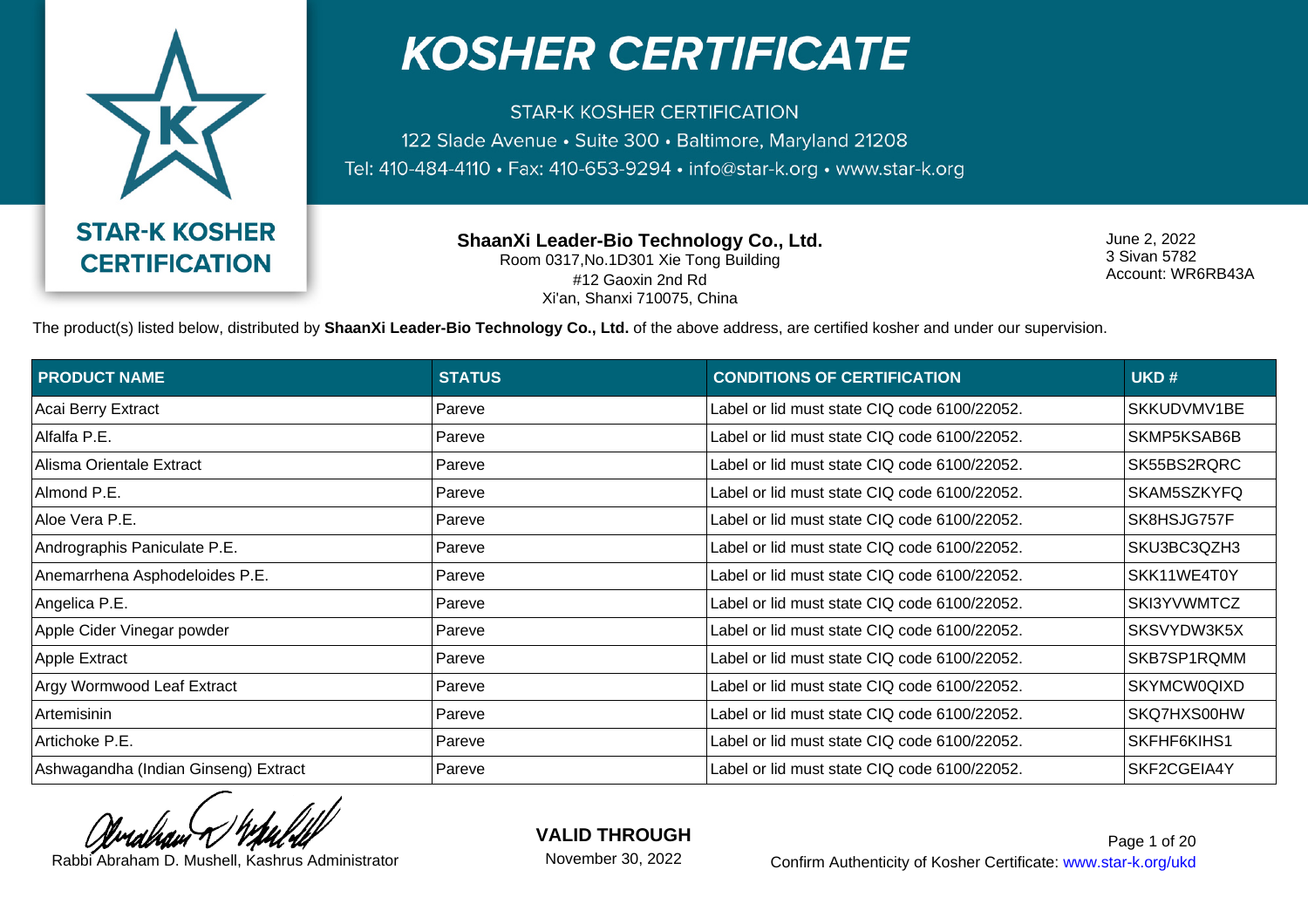

**STAR-K KOSHER CERTIFICATION** 122 Slade Avenue · Suite 300 · Baltimore, Maryland 21208 Tel: 410-484-4110 · Fax: 410-653-9294 · info@star-k.org · www.star-k.org

> **ShaanXi Leader-Bio Technology Co., Ltd.** Room 0317,No.1D301 Xie Tong Building #12 Gaoxin 2nd Rd Xi'an, Shanxi 710075, China

June 2, 2022 3 Sivan 5782 Account: WR6RB43A

The product(s) listed below, distributed by **ShaanXi Leader-Bio Technology Co., Ltd.** of the above address, are certified kosher and under our supervision.

| <b>PRODUCT NAME</b>              | <b>STATUS</b> | <b>CONDITIONS OF CERTIFICATION</b>           | UKD#        |
|----------------------------------|---------------|----------------------------------------------|-------------|
| Asparagus Root P.E.              | Pareve        | Label or lid must state CIQ code 6100/22052. | SKW43H38036 |
| Asthisamharaka Extract           | Pareve        | Label or lid must state CIQ code 6100/22052. | SKQMP0YT4KF |
| Astragalus Extract               | Pareve        | Label or lid must state CIQ code 6100/22052. | SKG0B3PIXC3 |
| Astragalus Membranaceus P.E.     | Pareve        | Label or lid must state CIQ code 6100/22052. | SKBI37XXCDL |
| Bacopa Extract                   | Pareve        | Label or lid must state CIQ code 6100/22052. | SK16MGGRK1E |
| Bamboo Leaf P.E.                 | Pareve        | Label or lid must state CIQ code 6100/22052. | SKMNDSL3C2D |
| Banaba Extract                   | Pareve        | Label or lid must state CIQ code 6100/22052. | SKX2QVU0EYU |
| Barley Grass Juice P.E.          | Pareve        | Label or lid must state CIQ code 6100/22052. | SKDRZ1YVGDM |
| Barley Grass P.E.                | Pareve        | Label or lid must state CIQ code 6100/22052. | SK1ATUSWDKX |
| Bayberry Bark P.E.               | Pareve        | Label or lid must state CIQ code 6100/22052. | SKZS6A43TNJ |
| <b>Berberis Vulgaris Extract</b> | Pareve        | Label or lid must state CIQ code 6100/22052. | SK5FMVBR5HK |
| Bilberry P.E.                    | Pareve        | Label or lid must state CIQ code 6100/22052. | SKPUZSKHQK1 |
| Bitter Melon P.E.                | Pareve        | Label or lid must state CIQ code 6100/22052. | SKUDJ2SIDPG |
| Bitter Orange P.E.               | Pareve        | Label or lid must state CIQ code 6100/22052. | SKWDV4HKKK6 |

**VALID THROUGH**

November 30, 2022

Rabbi Abraham D. Mushell, Kashrus Administrator **Confirm Authenticity of Kosher Certificate:** www.star-k.org/ukd Page 2 of 20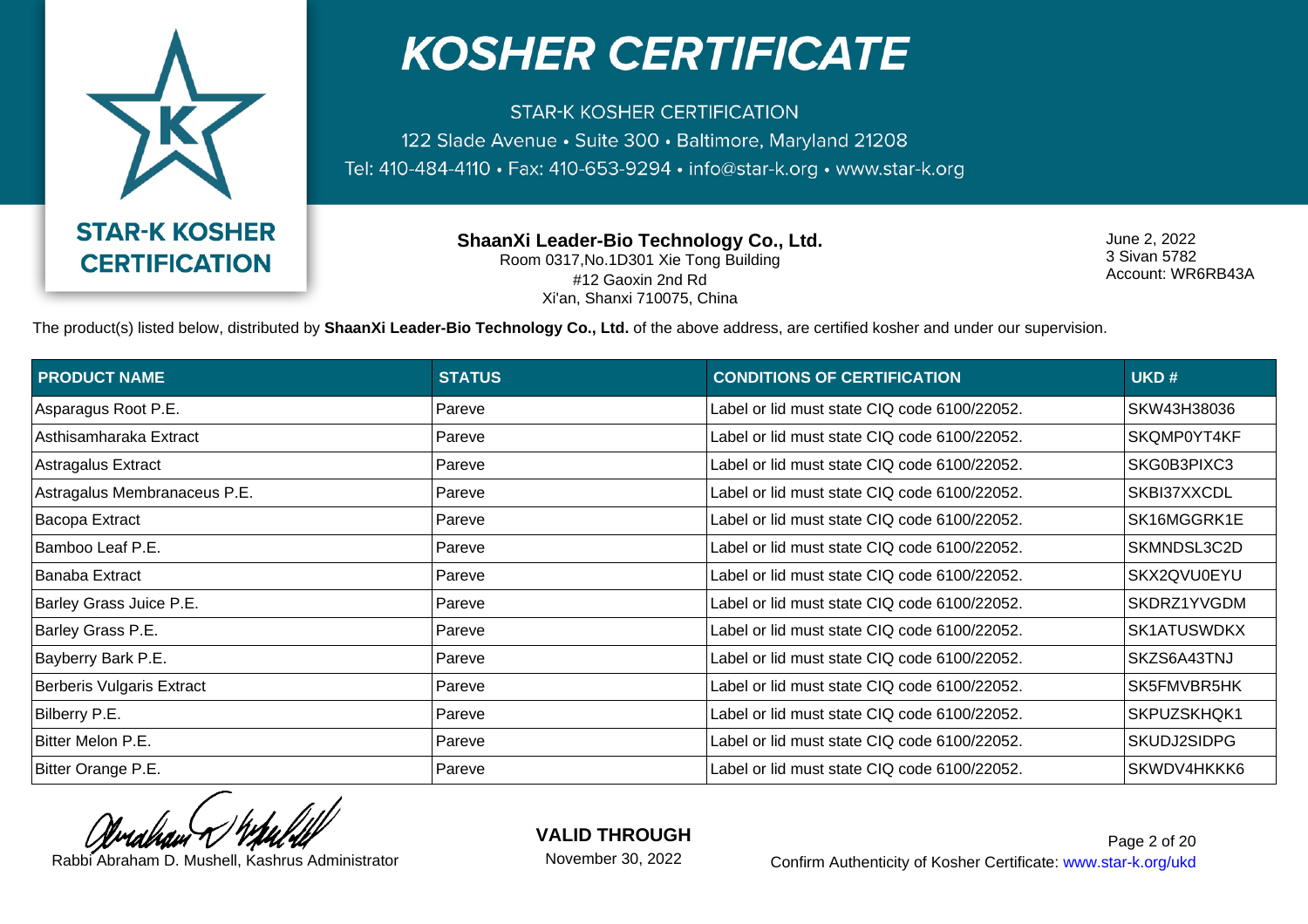

**STAR-K KOSHER CERTIFICATION** 122 Slade Avenue · Suite 300 · Baltimore, Maryland 21208 Tel: 410-484-4110 · Fax: 410-653-9294 · info@star-k.org · www.star-k.org

> **ShaanXi Leader-Bio Technology Co., Ltd.** Room 0317,No.1D301 Xie Tong Building #12 Gaoxin 2nd Rd Xi'an, Shanxi 710075, China

June 2, 2022 3 Sivan 5782 Account: WR6RB43A

The product(s) listed below, distributed by **ShaanXi Leader-Bio Technology Co., Ltd.** of the above address, are certified kosher and under our supervision.

| <b>PRODUCT NAME</b>         | <b>STATUS</b> | <b>CONDITIONS OF CERTIFICATION</b>           | UKD#               |
|-----------------------------|---------------|----------------------------------------------|--------------------|
| Bitter Sophora Root P.E.    | Pareve        | Label or lid must state CIQ code 6100/22052. | SKAF8BXKLXZ        |
| Black Bean Seed Coat P.E.   | Pareve        | Label or lid must state CIQ code 6100/22052. | SK7HGZTUB8K        |
| Black Cohosh P.E.           | Pareve        | Label or lid must state CIQ code 6100/22052. | <b>SKADXDSWKID</b> |
| Black Currant P.E.          | Pareve        | Label or lid must state CIQ code 6100/22052. | SKZTMNHAJQE        |
| <b>Black Pepper</b>         | Pareve        | Label or lid must state CIQ code 6100/22052. | SK2TQ7Q3TEH        |
| Black Radish Root Extract   | Pareve        | Label or lid must state CIQ code 6100/22052. | SKA6TA3IAKG        |
| Black Tea P.E.              | Pareve        | Label or lid must state CIQ code 6100/22052. | SKJ5WM0NHWD        |
| <b>Black Walnut Extract</b> | Pareve        | Label or lid must state CIQ code 6100/22052. | SKMT8FPDPHP        |
| Blackcurrant P.E.           | Pareve        | Label or lid must state CIQ code 6100/22052. | SK4BX3UMNKK        |
| Blood Orange P.E.           | Pareve        | Label or lid must state CIQ code 6100/22052. | SKUYZDN53AU        |
| Blueberry P.E.              | Pareve        | Label or lid must state CIQ code 6100/22052. | SKSQ2B02ZGV        |
| Boswelia Serrata Extract    | Pareve        | Label or lid must state CIQ code 6100/22052. | SKH3SQUV2FI        |
| Boswellia Extract           | Pareve        | Label or lid must state CIQ code 6100/22052. | SKTPKJ7PCW7        |
| Bupleurum P.E.              | Pareve        | Label or lid must state CIQ code 6100/22052. | SKNIFCLNS61        |

**VALID THROUGH**

November 30, 2022

Rabbi Abraham D. Mushell, Kashrus Administrator **Confirm Authenticity of Kosher Certificate:** www.star-k.org/ukd Page 3 of 20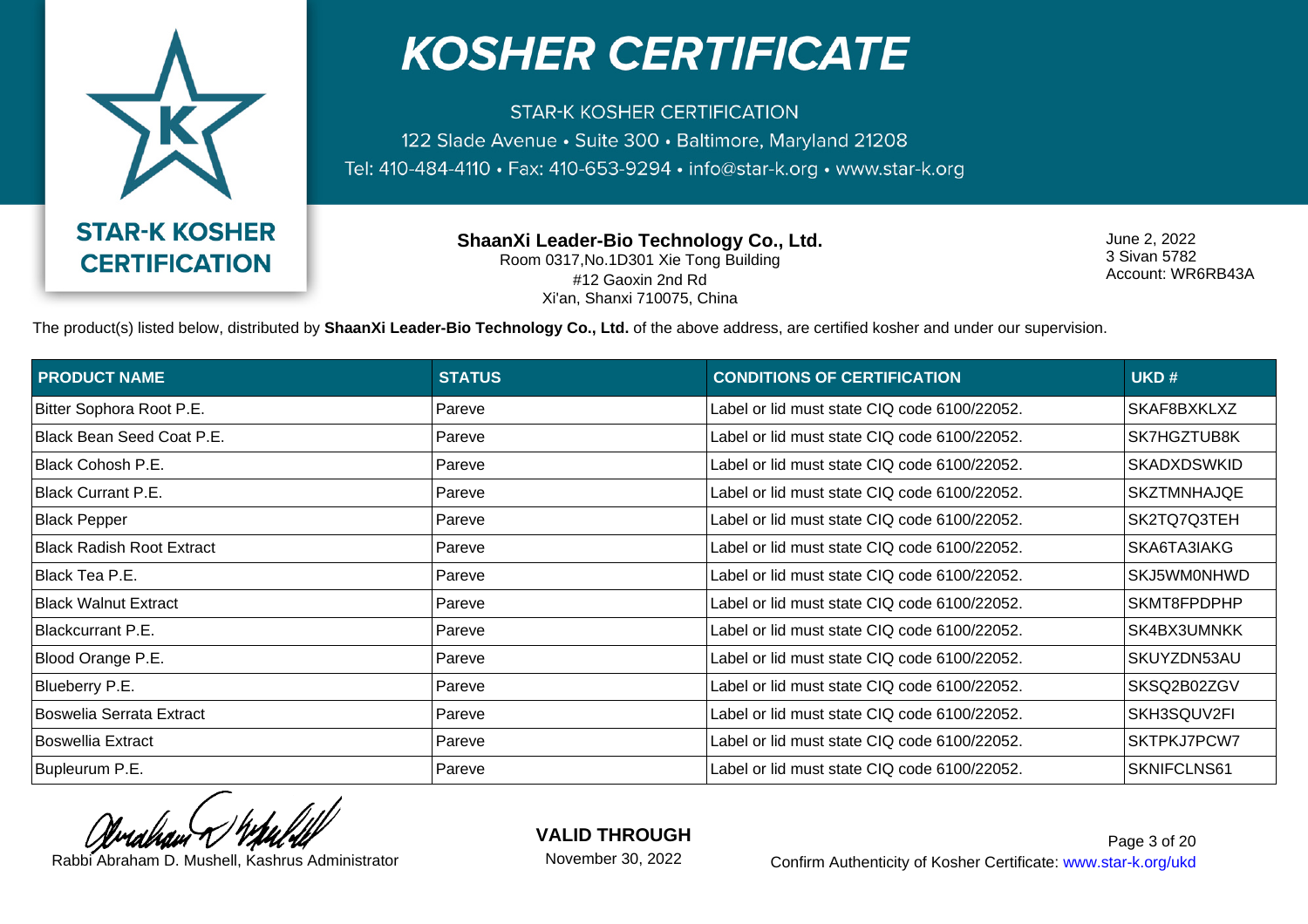

**STAR-K KOSHER CERTIFICATION** 122 Slade Avenue · Suite 300 · Baltimore, Maryland 21208 Tel: 410-484-4110 · Fax: 410-653-9294 · info@star-k.org · www.star-k.org

> **ShaanXi Leader-Bio Technology Co., Ltd.** Room 0317,No.1D301 Xie Tong Building #12 Gaoxin 2nd Rd Xi'an, Shanxi 710075, China

June 2, 2022 3 Sivan 5782 Account: WR6RB43A

The product(s) listed below, distributed by **ShaanXi Leader-Bio Technology Co., Ltd.** of the above address, are certified kosher and under our supervision.

| <b>PRODUCT NAME</b>             | <b>STATUS</b> | <b>CONDITIONS OF CERTIFICATION</b>           | UKD#               |
|---------------------------------|---------------|----------------------------------------------|--------------------|
| Burdock Root P.E.               | Pareve        | Label or lid must state CIQ code 6100/22052. | SKW2K3DN1GQ        |
| Burdock Seed P.E.               | Pareve        | Label or lid must state CIQ code 6100/22052. | SK2DDEJIXJU        |
| Cacti (Hoodia Gordonii) Extract | Pareve        | Label or lid must state CIQ code 6100/22052. | SKIHRM7D4L6        |
| Capsicum                        | Pareve        | Label or lid must state CIQ code 6100/22052. | SKPESD6X2FL        |
| <b>Carrot Extract</b>           | Pareve        | Label or lid must state CIQ code 6100/22052. | SK7ZL6R07JT        |
| Cascara Sagrada P.E.            | Pareve        | Label or lid must state CIQ code 6100/22052. | SK3J75PB3JY        |
| Cassia Nomma P.E.               | Pareve        | Label or lid must state CIQ code 6100/22052. | SKKJ4G71QMC        |
| Cassia Tora/Juemingzi P.E.      | Pareve        | Label or lid must state CIQ code 6100/22052. | SK7ZFQKD6ZU        |
| Cat Nut P.E.                    | Pareve        | Label or lid must state CIQ code 6100/22052. | <b>SKIK0ZNYUAC</b> |
| Cats Claw P.E.                  | Pareve        | Label or lid must state CIQ code 6100/22052. | SK8TZQJX7S5        |
| Celandine P.E.                  | Pareve        | Label or lid must state CIQ code 6100/22052. | SKQ00UQEY8T        |
| Celery Seed P.E.                | Pareve        | Label or lid must state CIQ code 6100/22052. | SKMN738YQU7        |
| Chamomile P.E.                  | Pareve        | Label or lid must state CIQ code 6100/22052. | SK6U4FW6YR2        |
| <b>Chinese Date Extract</b>     | Pareve        | Label or lid must state CIQ code 6100/22052. | SKMSQSR2HQ8        |

**VALID THROUGH**

November 30, 2022

Rabbi Abraham D. Mushell, Kashrus Administrator **Confirm Authenticity of Kosher Certificate:** www.star-k.org/ukd Page 4 of 20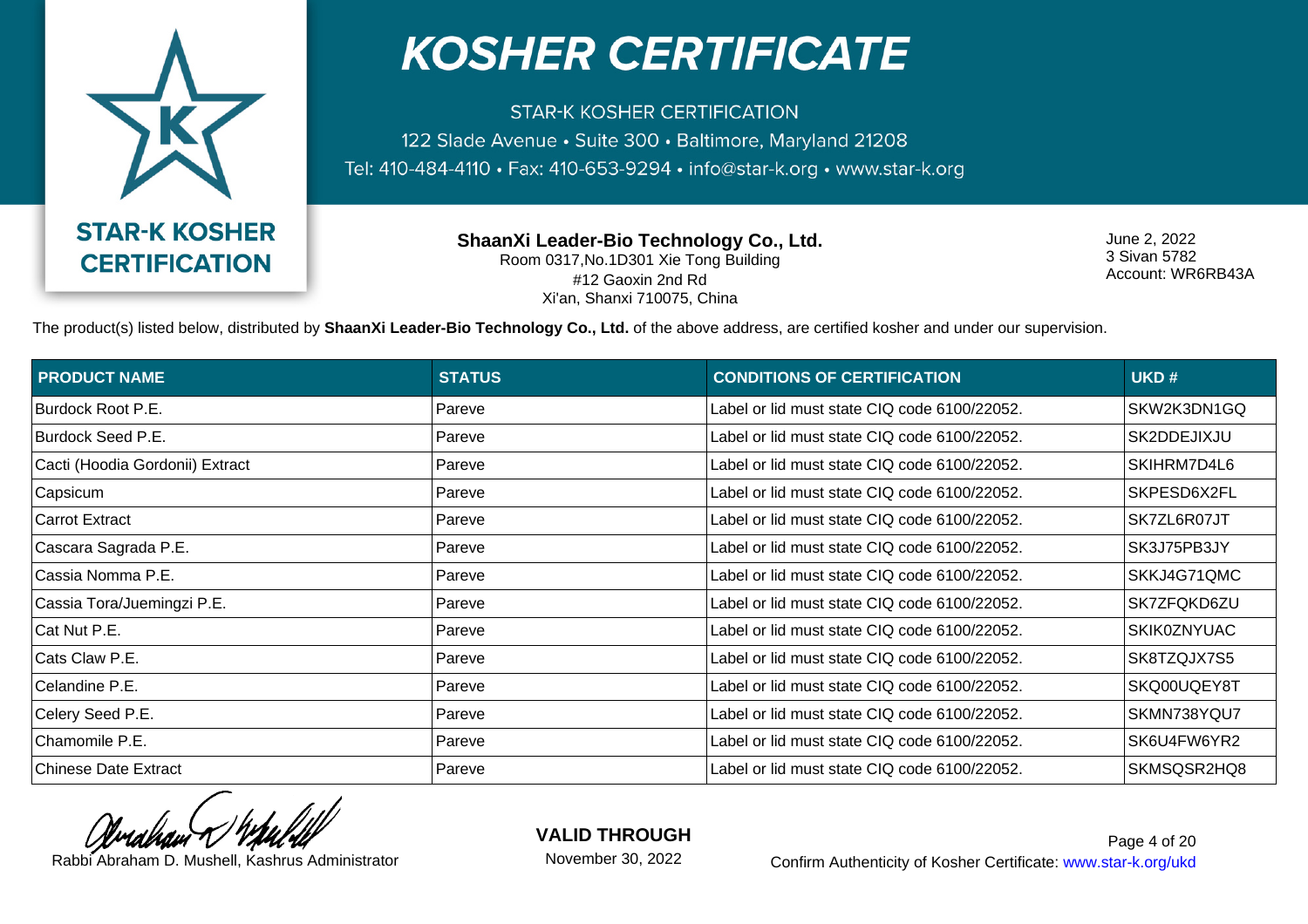

**STAR-K KOSHER CERTIFICATION** 122 Slade Avenue · Suite 300 · Baltimore, Maryland 21208 Tel: 410-484-4110 · Fax: 410-653-9294 · info@star-k.org · www.star-k.org

> **ShaanXi Leader-Bio Technology Co., Ltd.** Room 0317,No.1D301 Xie Tong Building #12 Gaoxin 2nd Rd Xi'an, Shanxi 710075, China

June 2, 2022 3 Sivan 5782 Account: WR6RB43A

The product(s) listed below, distributed by **ShaanXi Leader-Bio Technology Co., Ltd.** of the above address, are certified kosher and under our supervision.

| <b>PRODUCT NAME</b>           | <b>STATUS</b> | <b>CONDITIONS OF CERTIFICATION</b>           | UKD#               |
|-------------------------------|---------------|----------------------------------------------|--------------------|
| Chlorella Pyrenoidosa         | Pareve        | Label or lid must state CIQ code 6100/22052. | SK2Y4WANEGW        |
| Chrysanthemum P.E.            | Pareve        | Label or lid must state CIQ code 6100/22052. | SKDEUA8YYA6        |
| Cinidium Seed Extract         | Pareve        | Label or lid must state CIQ code 6100/22052. | SKAJD348KLR        |
| Cinnamon P.E.                 | Pareve        | Label or lid must state CIQ code 6100/22052. | SKD46EWSZX4        |
| Cistanche Deserticola Ma P.E. | Pareve        | Label or lid must state CIQ code 6100/22052. | <b>SKDKURBQKUM</b> |
| Citrus Aurantinum P.E.        | Pareve        | Label or lid must state CIQ code 6100/22052. | SKILS03Q5GG        |
| Cloves P.E.                   | Pareve        | Label or lid must state CIQ code 6100/22052. | SK4834LY6BL        |
| Codonopsis Root P.E.          | Pareve        | Label or lid must state CIQ code 6100/22052. | SKZ7RBJL3UZ        |
| Coleus Forskohli P.E.         | Pareve        | Label or lid must state CIQ code 6100/22052. | SKMTIXTJVB8        |
| Common Threewingnut Root      | Pareve        | Label or lid must state CIQ code 6100/22052. | SK7MAQIQL4X        |
| Common Yam Extract            | Pareve        | Label or lid must state CIQ code 6100/22052. | SKBI74U8EUV        |
| Coptis Root P.E.              | Pareve        | Label or lid must state CIQ code 6100/22052. | SK4HBG6J0TW        |
| Coriolus Mushroom/Yunzhi P.E. | Pareve        | Label or lid must state CIQ code 6100/22052. | SK6GQTIJY7X        |
| Cornsilk P.E.                 | Pareve        | Label or lid must state CIQ code 6100/22052. | SKKJZBZPX1L        |

**VALID THROUGH**

November 30, 2022

Rabbi Abraham D. Mushell, Kashrus Administrator **Confirm Authenticity of Kosher Certificate:** www.star-k.org/ukd Page 5 of 20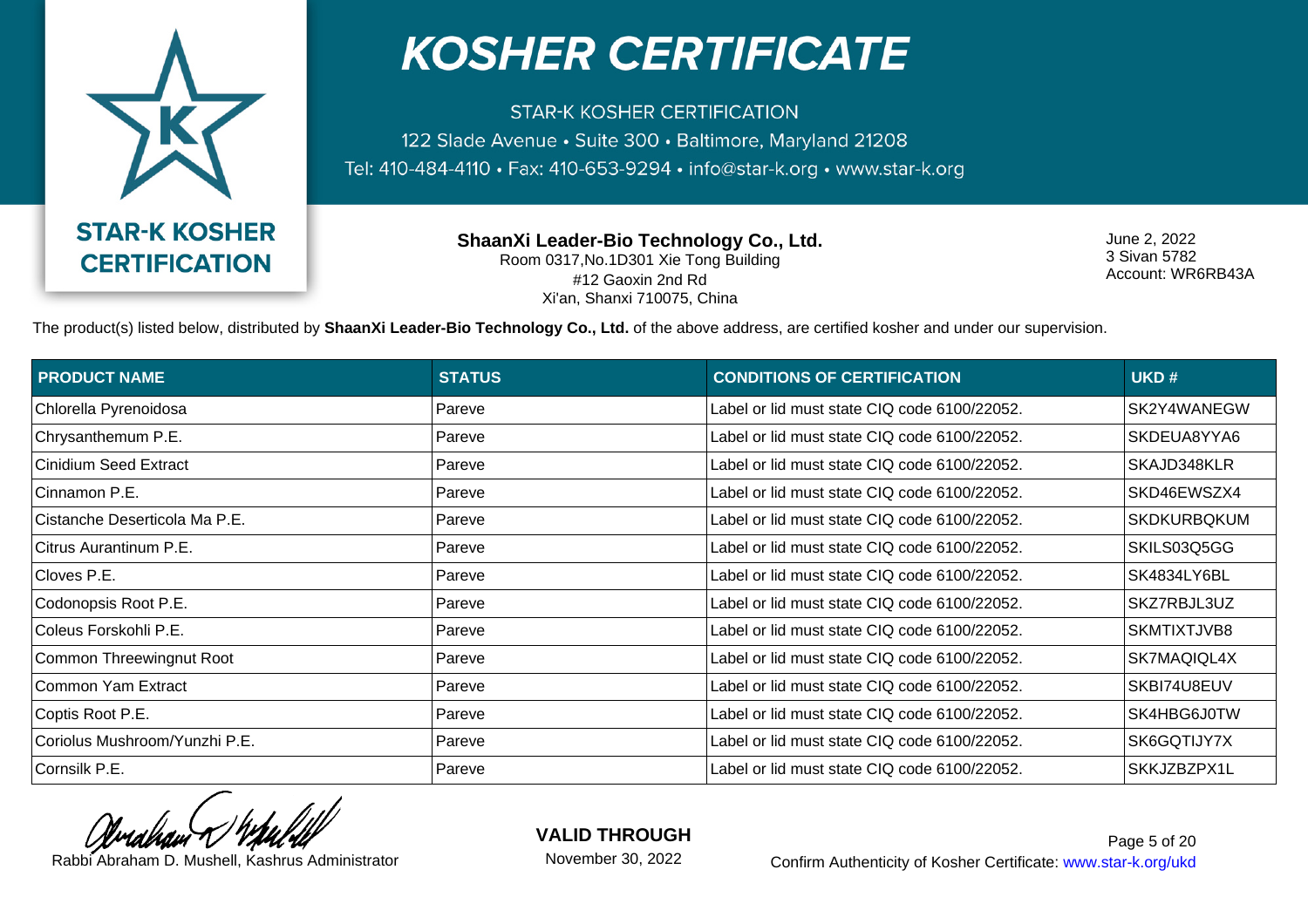

**STAR-K KOSHER CERTIFICATION** 122 Slade Avenue · Suite 300 · Baltimore, Maryland 21208 Tel: 410-484-4110 · Fax: 410-653-9294 · info@star-k.org · www.star-k.org

> **ShaanXi Leader-Bio Technology Co., Ltd.** Room 0317,No.1D301 Xie Tong Building #12 Gaoxin 2nd Rd Xi'an, Shanxi 710075, China

June 2, 2022 3 Sivan 5782 Account: WR6RB43A

The product(s) listed below, distributed by **ShaanXi Leader-Bio Technology Co., Ltd.** of the above address, are certified kosher and under our supervision.

| <b>PRODUCT NAME</b>               | <b>STATUS</b> | <b>CONDITIONS OF CERTIFICATION</b>           | UKD#               |
|-----------------------------------|---------------|----------------------------------------------|--------------------|
| Corus Officinals P.E.             | Pareve        | Label or lid must state CIQ code 6100/22052. | SK0R8IT7X03        |
| Corydalis Yanhusuo W.T. Wang P.E. | Pareve        | Label or lid must state CIQ code 6100/22052. | SK61Q0YZ2NX        |
| Cranberry P.E.                    | Pareve        | Label or lid must state CIQ code 6100/22052. | SKHS8YFVL2K        |
| Cranesbill P.E.                   | Pareve        | Label or lid must state CIQ code 6100/22052. | SK52RWSE68B        |
| Cucumber Extract                  | Pareve        | Label or lid must state CIQ code 6100/22052. | SKWYWR4SQ1F        |
| Cuscutae Seed P.E.                | Pareve        | Label or lid must state CIQ code 6100/22052. | <b>SKHTUAIK0PJ</b> |
| Cyanotis Arachnoisea Extract      | Pareve        | Label or lid must state CIQ code 6100/22052. | SKMCKN6ZX16        |
| Dahurian Rhodoendron Leaf P.E.    | Pareve        | Label or lid must state CIQ code 6100/22052. | SKMKIK2ZXFZ        |
| Dandelion P.E.                    | Pareve        | Label or lid must state CIQ code 6100/22052. | <b>SKB0WQINPDJ</b> |
| Dong Guai P.E.                    | Pareve        | Label or lid must state CIQ code 6100/22052. | SK05UF4D4U6        |
| Dryopteris P.E.                   | Pareve        | Label or lid must state CIQ code 6100/22052. | SK0I053CVDQ        |
| Echinacea Purpurea Herb P.E.      | Pareve        | Label or lid must state CIQ code 6100/22052. | SK66Z3LCVZY        |
| <b>Elderberry Extract</b>         | Pareve        | Label or lid must state CIQ code 6100/22052. | SKW53573Q55        |
| Elecampane Flower P.E.            | Pareve        | Label or lid must state CIQ code 6100/22052. | SKLGQEPI155        |

**VALID THROUGH**

November 30, 2022

Rabbi Abraham D. Mushell, Kashrus Administrator **Confirm Authenticity of Kosher Certificate:** www.star-k.org/ukd Page 6 of 20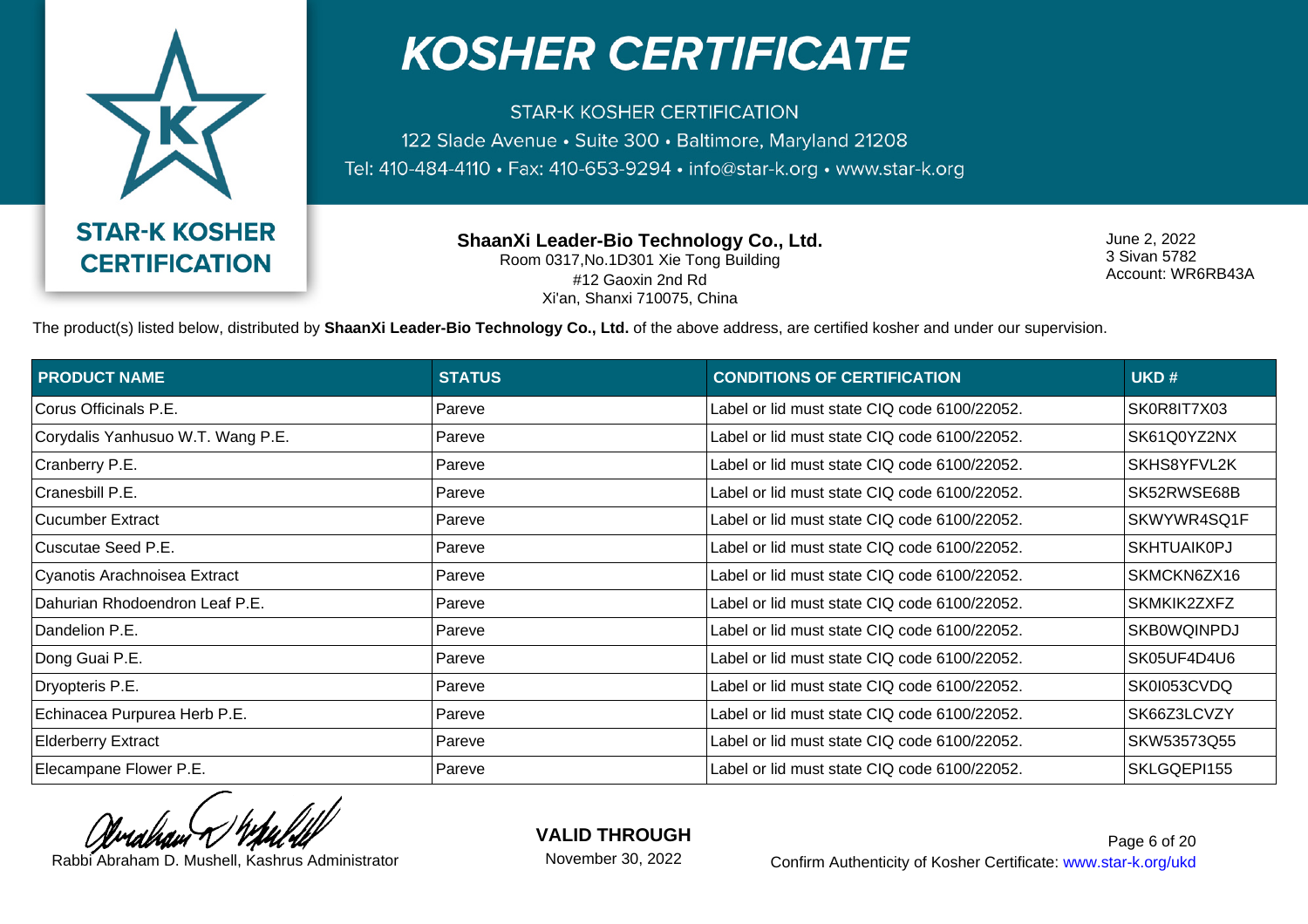

**STAR-K KOSHER CERTIFICATION** 122 Slade Avenue · Suite 300 · Baltimore, Maryland 21208 Tel: 410-484-4110 · Fax: 410-653-9294 · info@star-k.org · www.star-k.org

> **ShaanXi Leader-Bio Technology Co., Ltd.** Room 0317,No.1D301 Xie Tong Building #12 Gaoxin 2nd Rd Xi'an, Shanxi 710075, China

June 2, 2022 3 Sivan 5782 Account: WR6RB43A

The product(s) listed below, distributed by **ShaanXi Leader-Bio Technology Co., Ltd.** of the above address, are certified kosher and under our supervision.

| <b>PRODUCT NAME</b>                    | <b>STATUS</b> | <b>CONDITIONS OF CERTIFICATION</b>           | UKD#               |
|----------------------------------------|---------------|----------------------------------------------|--------------------|
| Elecampane Root P.E.                   | Pareve        | Label or lid must state CIQ code 6100/22052. | SK7E6U4F7SF        |
| Eleutherococcus P.E.                   | Pareve        | Label or lid must state CIQ code 6100/22052. | SKU5TSUEPIX        |
| Epimedium Brevicornum P.E.             | Pareve        | Label or lid must state CIQ code 6100/22052. | SKD3K6Q6GI5        |
| Epimedium Extract                      | Pareve        | Label or lid must state CIQ code 6100/22052. | SKA1SQCPFWU        |
| Epimedium Sagitattum Extract           | Pareve        | Label or lid must state CIQ code 6100/22052. | SK0CBY7QY5A        |
| Eucommia Bark P.E.                     | Pareve        | Label or lid must state CIQ code 6100/22052. | SKM3WKZFUYC        |
| Eucommia Leaves Extract                | Pareve        | Label or lid must state CIQ code 6100/22052. | SKVBY8MVI7Z        |
| Eurycoma Longifolia (Tongkat Ali) P.E. | Pareve        | Label or lid must state CIQ code 6100/22052. | SKWD3DM6TXG        |
| Eyebright P.E.                         | Pareve        | Label or lid must state CIQ code 6100/22052. | SKWP54IT63P        |
| Fennel Seed P.E.                       | Pareve        | Label or lid must state CIQ code 6100/22052. | <b>SKJYCM5MMTU</b> |
| <b>Fenugreek Extract</b>               | Pareve        | Label or lid must state CIQ code 6100/22052. | SK51YPPAZB2        |
| Fenugreek P.E.                         | Pareve        | Label or lid must state CIQ code 6100/22052. | SKGIQY1C87J        |
| Flax Seed P.E.                         | Pareve        | Label or lid must state CIQ code 6100/22052. | SKG02EBTG7I        |
| Fo Ti / Ho Shou Wu Extract             | Pareve        | Label or lid must state CIQ code 6100/22052. | SKXJGQZ2MW4        |

**VALID THROUGH**

November 30, 2022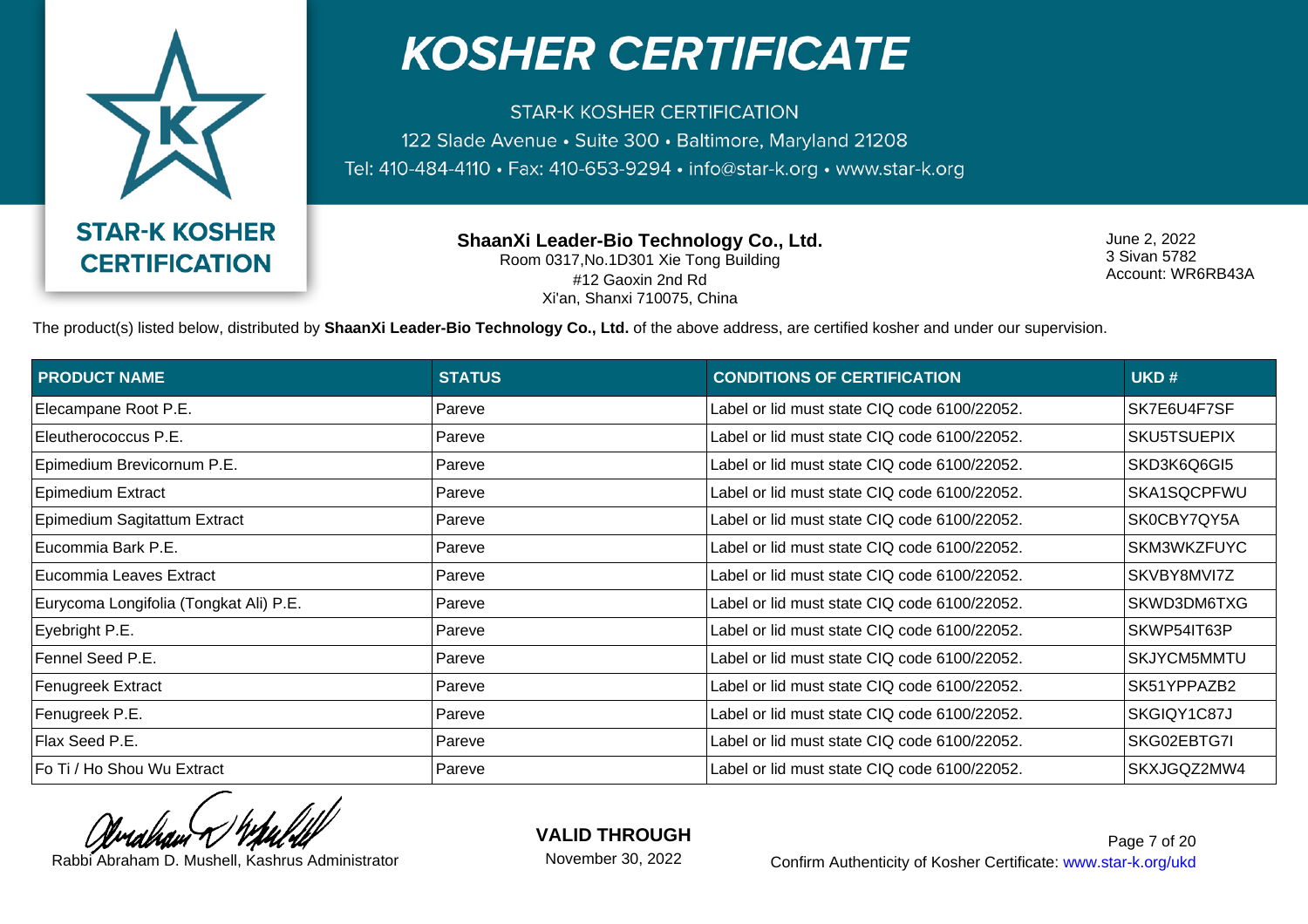

**STAR-K KOSHER CERTIFICATION** 122 Slade Avenue · Suite 300 · Baltimore, Maryland 21208 Tel: 410-484-4110 · Fax: 410-653-9294 · info@star-k.org · www.star-k.org

> **ShaanXi Leader-Bio Technology Co., Ltd.** Room 0317,No.1D301 Xie Tong Building #12 Gaoxin 2nd Rd Xi'an, Shanxi 710075, China

June 2, 2022 3 Sivan 5782 Account: WR6RB43A

The product(s) listed below, distributed by **ShaanXi Leader-Bio Technology Co., Ltd.** of the above address, are certified kosher and under our supervision.

| <b>PRODUCT NAME</b>           | <b>STATUS</b> | <b>CONDITIONS OF CERTIFICATION</b>           | UKD#               |
|-------------------------------|---------------|----------------------------------------------|--------------------|
| <b>Frankincense Extract</b>   | Pareve        | Label or lid must state CIQ code 6100/22052. | SKRG84EG00U        |
| Fu Ling Extract               | Pareve        | Label or lid must state CIQ code 6100/22052. | SK7V6AM6DG2        |
| Garcinia Cambogia Extract     | Pareve        | Label or lid must state CIQ code 6100/22052. | SK11ZEIQ0C0        |
| Garcinica Cambogia Fruit P.E. | Pareve        | Label or lid must state CIQ code 6100/22052. | SKVZTXKEGR0        |
| Garlic P.E.                   | Pareve        | Label or lid must state CIQ code 6100/22052. | SKJKVVMK8HM        |
| Gastrodia Rhizoma P.E.        | Pareve        | Label or lid must state CIQ code 6100/22052. | SKLX5ILT8U4        |
| Gentain Root P.E.             | Pareve        | Label or lid must state CIQ code 6100/22052. | SKFM7SEBQFA        |
| Giant Knotweed Rhizome P.E.   | Pareve        | Label or lid must state CIQ code 6100/22052. | <b>SKBKJ125F35</b> |
| Ginger P.E.                   | Pareve        | Label or lid must state CIQ code 6100/22052. | <b>SKGFNNFADNP</b> |
| Ginkgo Leaf P.E.              | Pareve        | Label or lid must state CIQ code 6100/22052. | SK3LN8XZIAE        |
| Ginseng (Panax) P.E.          | Pareve        | Label or lid must state CIQ code 6100/22052. | SK20GTEHK76        |
| Ginseng P.E.                  | Pareve        | Label or lid must state CIQ code 6100/22052. | SKCT3ACSW2N        |
| Glycyrrhiza Glabra P.E.       | Pareve        | Label or lid must state CIQ code 6100/22052. | SKR0G6PZWV3        |
| Golden Rod P.E.               | Pareve        | Label or lid must state CIQ code 6100/22052. | SKWBWTT21MC        |

**VALID THROUGH**

November 30, 2022

Rabbi Abraham D. Mushell, Kashrus Administrator **Confirm Authenticity of Kosher Certificate:** www.star-k.org/ukd Page 8 of 20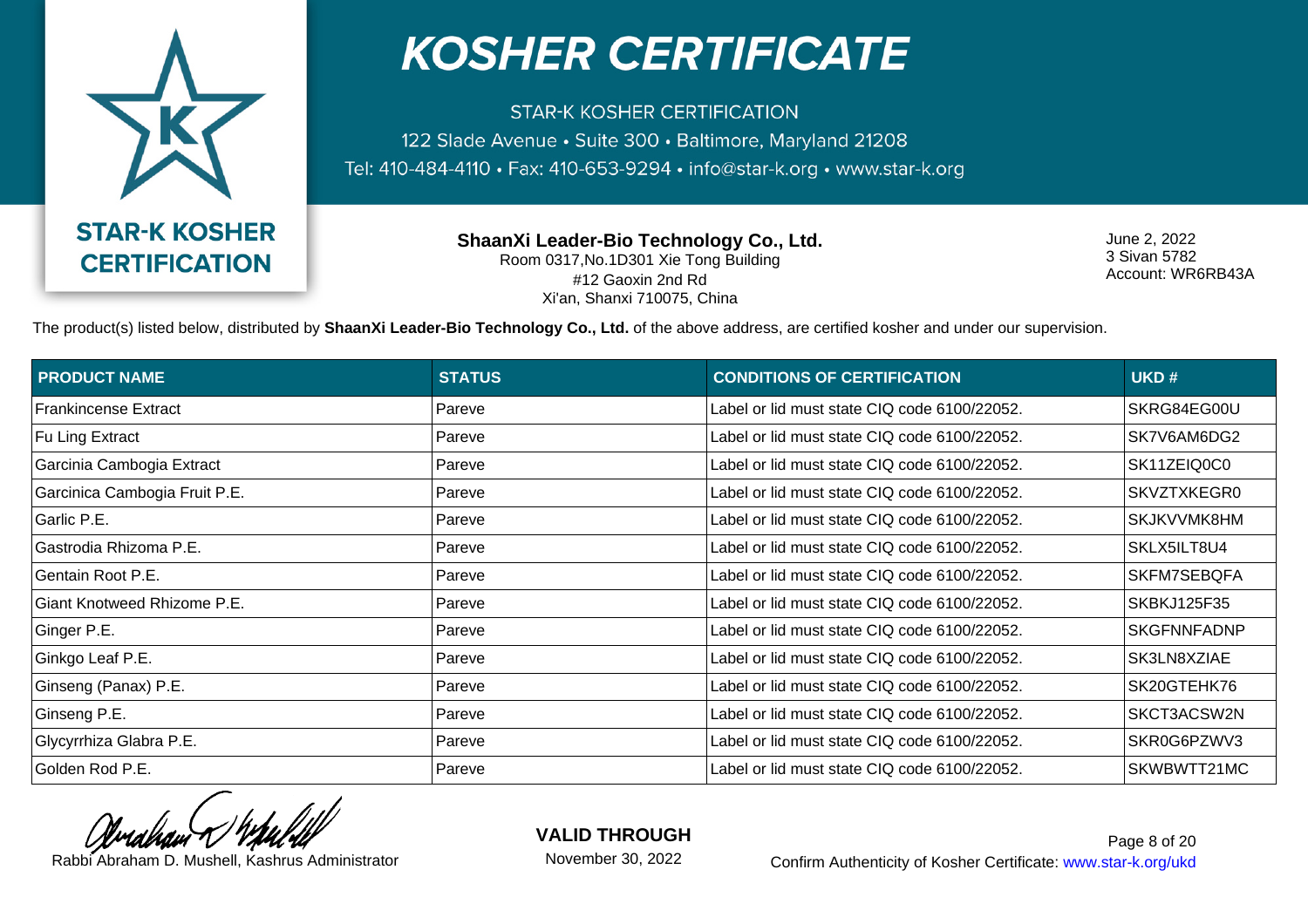

**STAR-K KOSHER CERTIFICATION** 122 Slade Avenue · Suite 300 · Baltimore, Maryland 21208 Tel: 410-484-4110 · Fax: 410-653-9294 · info@star-k.org · www.star-k.org

> **ShaanXi Leader-Bio Technology Co., Ltd.** Room 0317,No.1D301 Xie Tong Building #12 Gaoxin 2nd Rd Xi'an, Shanxi 710075, China

June 2, 2022 3 Sivan 5782 Account: WR6RB43A

The product(s) listed below, distributed by **ShaanXi Leader-Bio Technology Co., Ltd.** of the above address, are certified kosher and under our supervision.

| <b>PRODUCT NAME</b>               | <b>STATUS</b> | <b>CONDITIONS OF CERTIFICATION</b>           | UKD#               |
|-----------------------------------|---------------|----------------------------------------------|--------------------|
| Golden Seal Root P.E.             | Pareve        | Label or lid must state CIQ code 6100/22052. | <b>SKYWBGDHCB3</b> |
| Gotu Kola Herb P.E.               | Pareve        | Label or lid must state CIQ code 6100/22052. | SKV3I4M4K1J        |
| Green Coffee Bean Extract         | Pareve        | Label or lid must state CIQ code 6100/22052. | SK64LQ6TNX5        |
| Green Tea P.E.                    | Pareve        | Label or lid must state CIQ code 6100/22052. | SKJSABHZQ6F        |
| Green Tea Theanine                | Pareve        | Label or lid must state CIQ code 6100/22052. | SKMJW84N4B1        |
| Griffonia Seed Extract 5-HTP      | Pareve        | Label or lid must state CIQ code 6100/22052. | SKU0Y1H1T4R        |
| Grosvenor Momordica Fruit P.E.    | Pareve        | Label or lid must state CIQ code 6100/22052. | SKZIZR2QK2S        |
| Gymnema P.E.                      | Pareve        | Label or lid must state CIQ code 6100/22052. | SK3UVSPPY7R        |
| Gynostemma P.E.                   | Pareve        | Label or lid must state CIQ code 6100/22052. | SKW6A7V5125        |
| Handroanthus Imperignosus Extract | Pareve        | Label or lid must state CIQ code 6100/22052. | <b>SKHRJISMH0Y</b> |
| Hawthorn Fruit P.E.               | Pareve        | Label or lid must state CIQ code 6100/22052. | SKP5RGYC4AR        |
| Hawthorn Leaf P.E.                | Pareve        | Label or lid must state CIQ code 6100/22052. | SKFBLICJJ56        |
| Hedyotis Diffusa P.E.             | Pareve        | Label or lid must state CIQ code 6100/22052. | SKR0W3ZATCK        |
| Hibiscus Flower P.E.              | Pareve        | Label or lid must state CIQ code 6100/22052. | <b>SKHVBIKYZJB</b> |

**VALID THROUGH**

November 30, 2022

Rabbi Abraham D. Mushell, Kashrus Administrator **Confirm Authenticity of Kosher Certificate:** www.star-k.org/ukd Page 9 of 20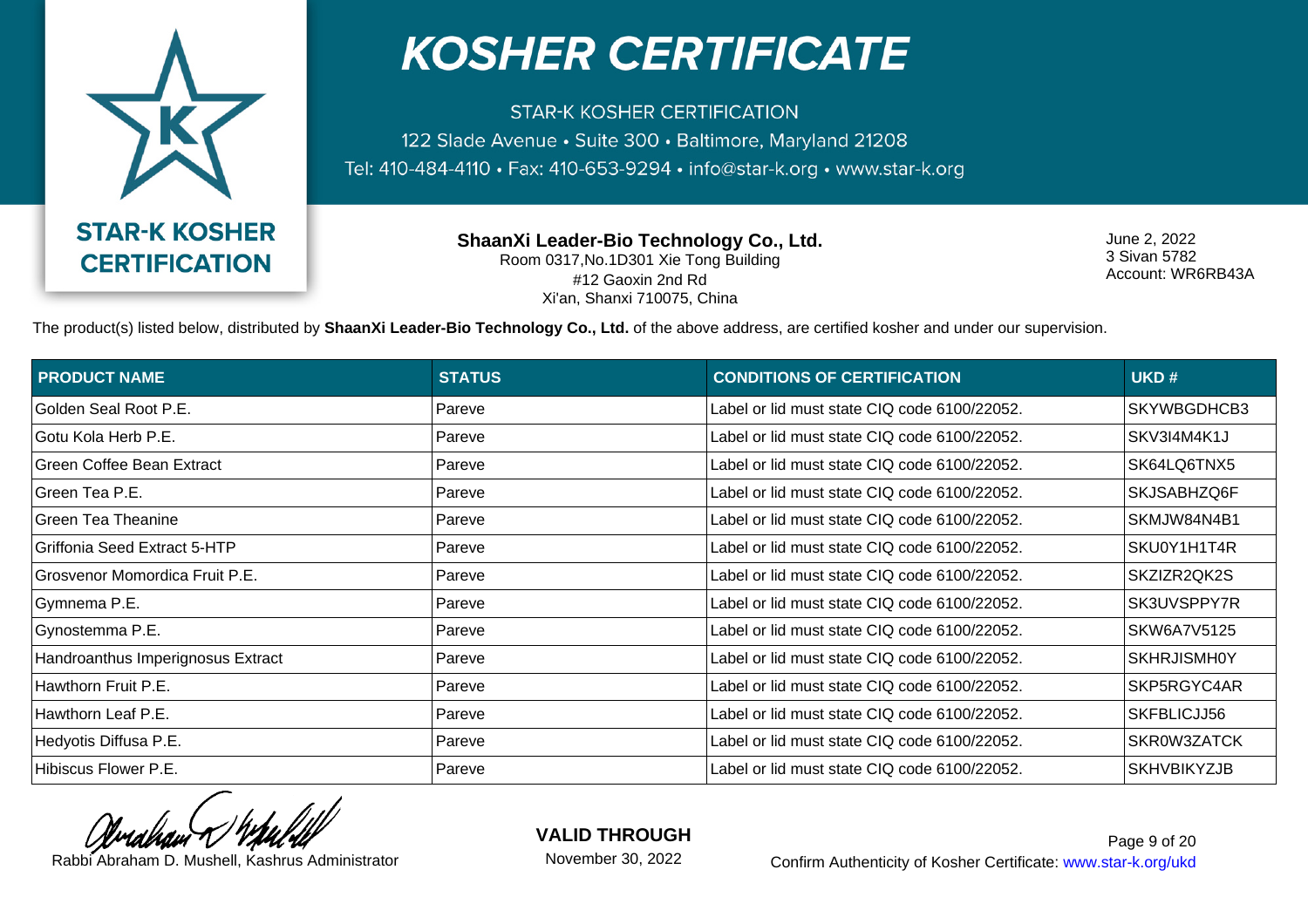

**STAR-K KOSHER CERTIFICATION** 122 Slade Avenue · Suite 300 · Baltimore, Maryland 21208 Tel: 410-484-4110 · Fax: 410-653-9294 · info@star-k.org · www.star-k.org

> **ShaanXi Leader-Bio Technology Co., Ltd.** Room 0317,No.1D301 Xie Tong Building #12 Gaoxin 2nd Rd Xi'an, Shanxi 710075, China

June 2, 2022 3 Sivan 5782 Account: WR6RB43A

The product(s) listed below, distributed by **ShaanXi Leader-Bio Technology Co., Ltd.** of the above address, are certified kosher and under our supervision.

| <b>PRODUCT NAME</b>         | <b>STATUS</b> | <b>CONDITIONS OF CERTIFICATION</b>           | UKD#        |
|-----------------------------|---------------|----------------------------------------------|-------------|
| Honey Suckle Flower P.E.    | Pareve        | Label or lid must state CIQ code 6100/22052. | SKAQI7DUNV0 |
| Honey Suckle Stem P.E.      | Pareve        | Label or lid must state CIQ code 6100/22052. | SKT7NA7VQ08 |
| Hops Flower P.E.            | Pareve        | Label or lid must state CIQ code 6100/22052. | SKCVFQWV1XP |
| Horse Chest Nut P.E.        | Pareve        | Label or lid must state CIQ code 6100/22052. | SKP60XT2HJQ |
| Horsetail P.E.              | Pareve        | Label or lid must state CIQ code 6100/22052. | SKXTXBPDI8D |
| Hovenia Dulcis Extract      | Pareve        | Label or lid must state CIQ code 6100/22052. | SK5HWQ1UYWY |
| Humulus Lupulus P.E.        | Pareve        | Label or lid must state CIQ code 6100/22052. | SK5T2WGPF8Y |
| Huperzia Serrata P.E.       | Pareve        | Label or lid must state CIQ code 6100/22052. | SKA5PV1YE1G |
| Hydrangea Root P.E.         | Pareve        | Label or lid must state CIQ code 6100/22052. | SKLAFCHWR4P |
| Immature Orange Fruit P.E.  | Pareve        | Label or lid must state CIQ code 6100/22052. | SK17EG85ELZ |
| Inula Racemosa P.E.         | Pareve        | Label or lid must state CIQ code 6100/22052. | SKXAMH5QPID |
| Isatis Indigotica Fort P.E. | Pareve        | Label or lid must state CIQ code 6100/22052. | SKYJQ7KAMMW |
| Jasmine Tea P.E.            | Pareve        | Label or lid must state CIQ code 6100/22052. | SKT2LFEKANA |
| Juglans Nigra Extract       | Pareve        | Label or lid must state CIQ code 6100/22052. | SKT26SRP8R0 |

**VALID THROUGH**

November 30, 2022

Rabbi Abraham D. Mushell, Kashrus Administrator **Confirm Authenticity of Kosher Certificate:** www.star-k.org/ukd Page 10 of 20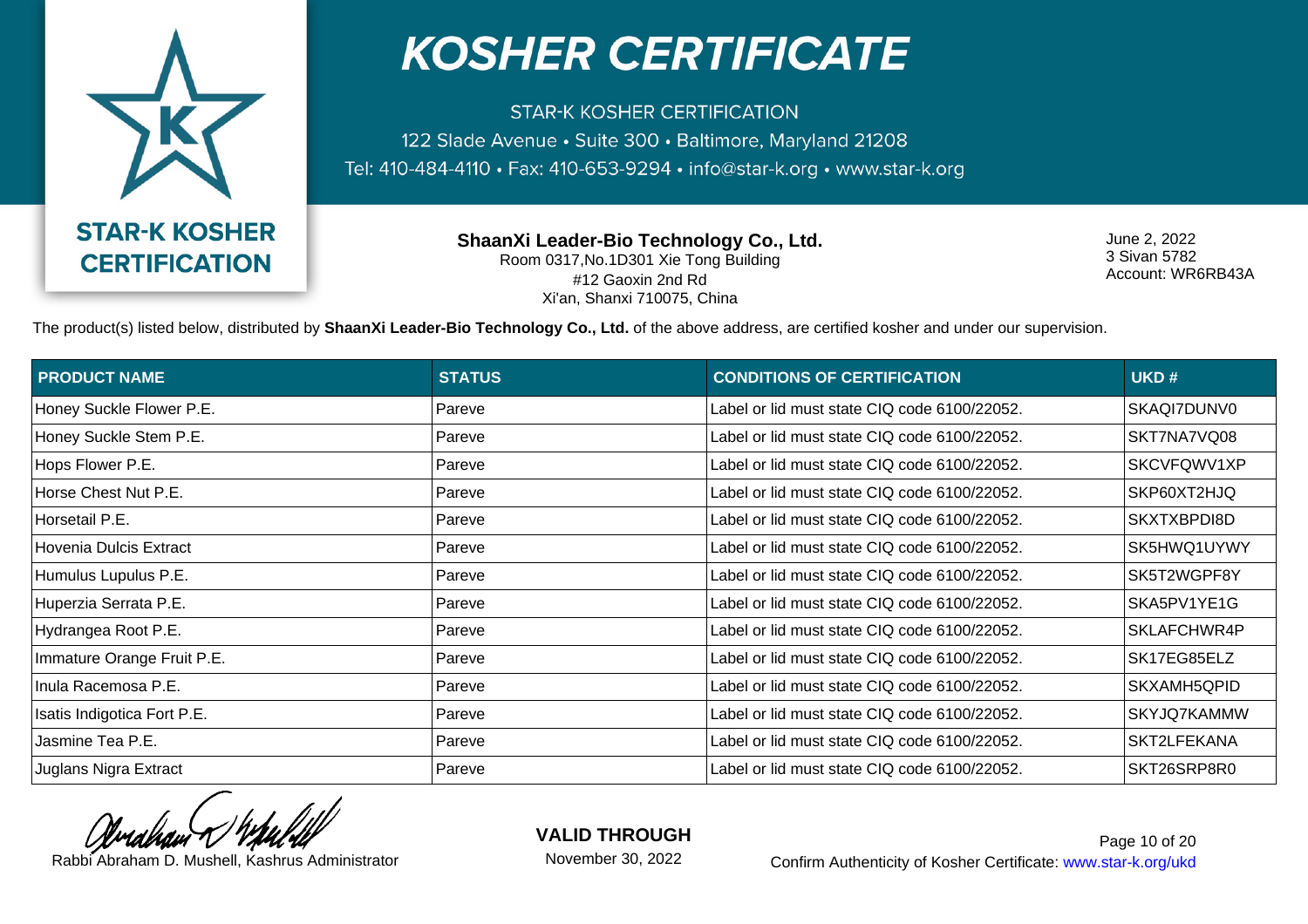

**STAR-K KOSHER CERTIFICATION** 122 Slade Avenue · Suite 300 · Baltimore, Maryland 21208 Tel: 410-484-4110 · Fax: 410-653-9294 · info@star-k.org · www.star-k.org

> **ShaanXi Leader-Bio Technology Co., Ltd.** Room 0317,No.1D301 Xie Tong Building #12 Gaoxin 2nd Rd Xi'an, Shanxi 710075, China

June 2, 2022 3 Sivan 5782 Account: WR6RB43A

The product(s) listed below, distributed by **ShaanXi Leader-Bio Technology Co., Ltd.** of the above address, are certified kosher and under our supervision.

| <b>PRODUCT NAME</b>  | <b>STATUS</b> | <b>CONDITIONS OF CERTIFICATION</b>           | UKD#               |
|----------------------|---------------|----------------------------------------------|--------------------|
| Kava Kava P.E.       | Pareve        | Label or lid must state CIQ code 6100/22052. | SK3DEYX8S2V        |
| Kelp Extract         | Pareve        | Label or lid must state CIQ code 6100/22052. | SK83XE2VJVT        |
| Lemon Extract        | Pareve        | Label or lid must state CIQ code 6100/22052. | SKNR5CHSQ4P        |
| Licorice Root P.E.   | Pareve        | Label or lid must state CIQ code 6100/22052. | SKGG2B83ITI        |
| Ligusticum P.E.      | Pareve        | Label or lid must state CIQ code 6100/22052. | SKR3FLXLZAT        |
| Ligustrum P.E.       | Pareve        | Label or lid must state CIQ code 6100/22052. | SKMPAKH54UA        |
| Lobelia Intiata P.E. | Pareve        | Label or lid must state CIQ code 6100/22052. | SK405WI1ULV        |
| Longan Aril P.E.     | Pareve        | Label or lid must state CIQ code 6100/22052. | SK17424JM10        |
| Loquat Leaves P.E.   | Pareve        | Label or lid must state CIQ code 6100/22052. | SKMB3TMG7CP        |
| Lotus Leaf Extract   | Pareve        | Label or lid must state CIQ code 6100/22052. | SKN576FN3M1        |
| Lovage P.E.          | Pareve        | Label or lid must state CIQ code 6100/22052. | SKL4VM1KZ6C        |
| L-theanine           | Pareve        | Label or lid must state CIQ code 6100/22052. | SKYTTZ6PESS        |
| Luo Hang Guo Extract | Pareve        | Label or lid must state CIQ code 6100/22052. | <b>SKFLNZYFMFP</b> |
| Lutein               | Pareve        | Label or lid must state CIQ code 6100/22052. | SKX41Q8SRA6        |

**VALID THROUGH**

November 30, 2022

Rabbi Abraham D. Mushell, Kashrus Administrator **Confirm Authenticity of Kosher Certificate:** www.star-k.org/ukd Page 11 of 20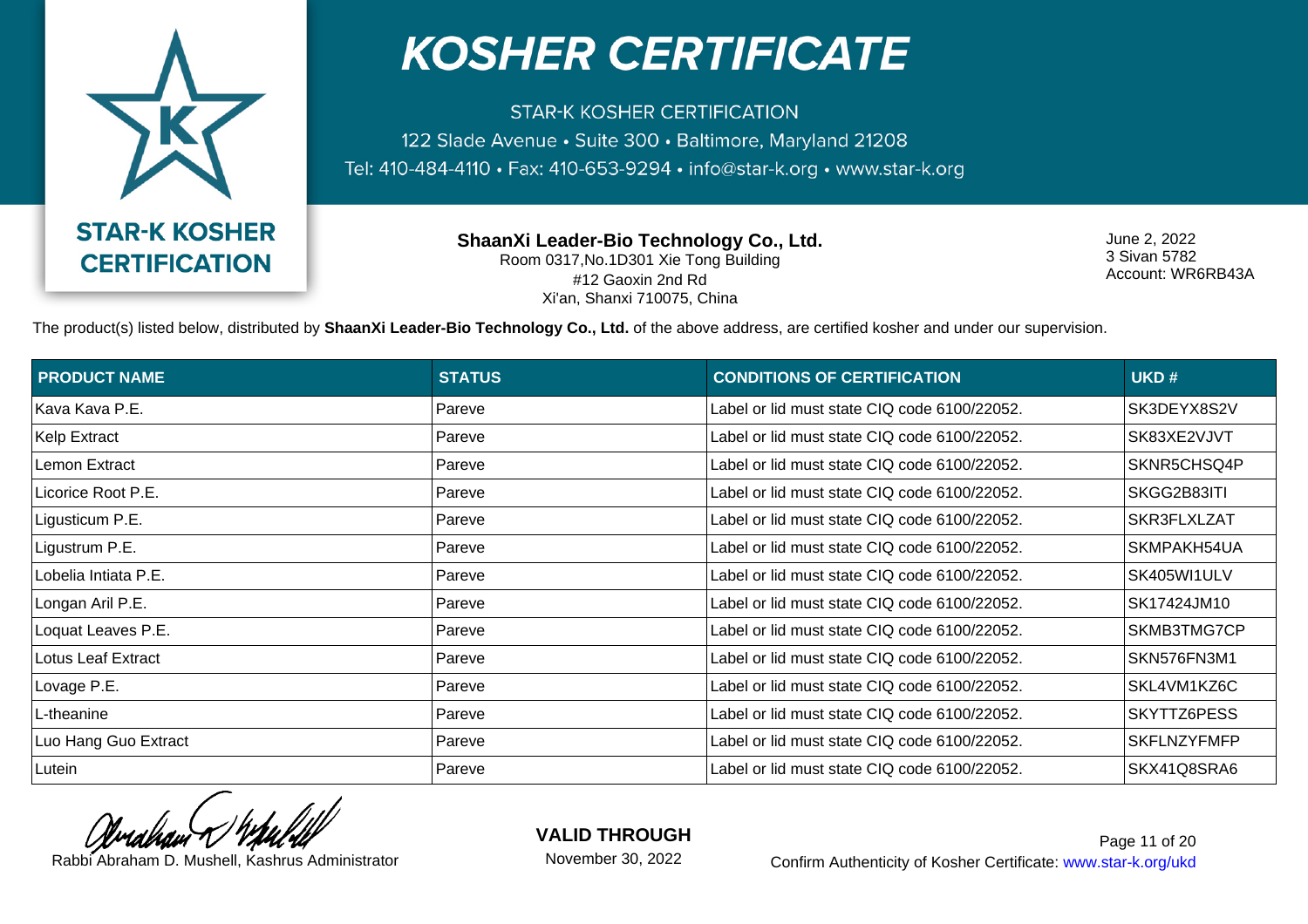

**STAR-K KOSHER CERTIFICATION** 122 Slade Avenue · Suite 300 · Baltimore, Maryland 21208 Tel: 410-484-4110 · Fax: 410-653-9294 · info@star-k.org · www.star-k.org

> **ShaanXi Leader-Bio Technology Co., Ltd.** Room 0317,No.1D301 Xie Tong Building #12 Gaoxin 2nd Rd Xi'an, Shanxi 710075, China

June 2, 2022 3 Sivan 5782 Account: WR6RB43A

The product(s) listed below, distributed by **ShaanXi Leader-Bio Technology Co., Ltd.** of the above address, are certified kosher and under our supervision.

| <b>PRODUCT NAME</b>       | <b>STATUS</b> | <b>CONDITIONS OF CERTIFICATION</b>           | UKD#               |
|---------------------------|---------------|----------------------------------------------|--------------------|
| Lycium P.E.               | Pareve        | Label or lid must state CIQ code 6100/22052. | SKF8JS2PDIT        |
| Lycoris Radiata Herb P.E. | Pareve        | Label or lid must state CIQ code 6100/22052. | SK5Y7S1W4XB        |
| Maca P.E.                 | Pareve        | Label or lid must state CIQ code 6100/22052. | SKMWFPAW5CC        |
| Macleaya Cordata P.E.     | Pareve        | Label or lid must state CIQ code 6100/22052. | SKJIUBH6S8S        |
| Magnolia P.E.             | Pareve        | Label or lid must state CIQ code 6100/22052. | SKIXS8VQWRR        |
| Maitake Mushroom P.E.     | Pareve        | Label or lid must state CIQ code 6100/22052. | <b>SKREDEVLQEN</b> |
| Marigold Extract          | Pareve        | Label or lid must state CIQ code 6100/22052. | SK0Z8WW0M2A        |
| Marigold P.E.             | Pareve        | Label or lid must state CIQ code 6100/22052. | SK73QBA1EV8        |
| Marshmallow Extract       | Pareve        | Label or lid must state CIQ code 6100/22052. | SKSNAZ2TFN7        |
| Matcha Extract            | Pareve        | Label or lid must state CIQ code 6100/22052. | SK7FWHUDS0J        |
| Medicago P.E.             | Pareve        | Label or lid must state CIQ code 6100/22052. | SKTVB1W2QXW        |
| Medicinal Evodia P.E.     | Pareve        | Label or lid must state CIQ code 6100/22052. | SKAPDKA8L60        |
| Melissa Extract           | Pareve        | Label or lid must state CIQ code 6100/22052. | SKNA6QRH1NX        |
| Milk Thistle P.E.         | Pareve        | Label or lid must state CIQ code 6100/22052. | <b>SKM0ILSJSUA</b> |

**VALID THROUGH**

November 30, 2022

Rabbi Abraham D. Mushell, Kashrus Administrator **Confirm Authenticity of Kosher Certificate:** www.star-k.org/ukd Page 12 of 20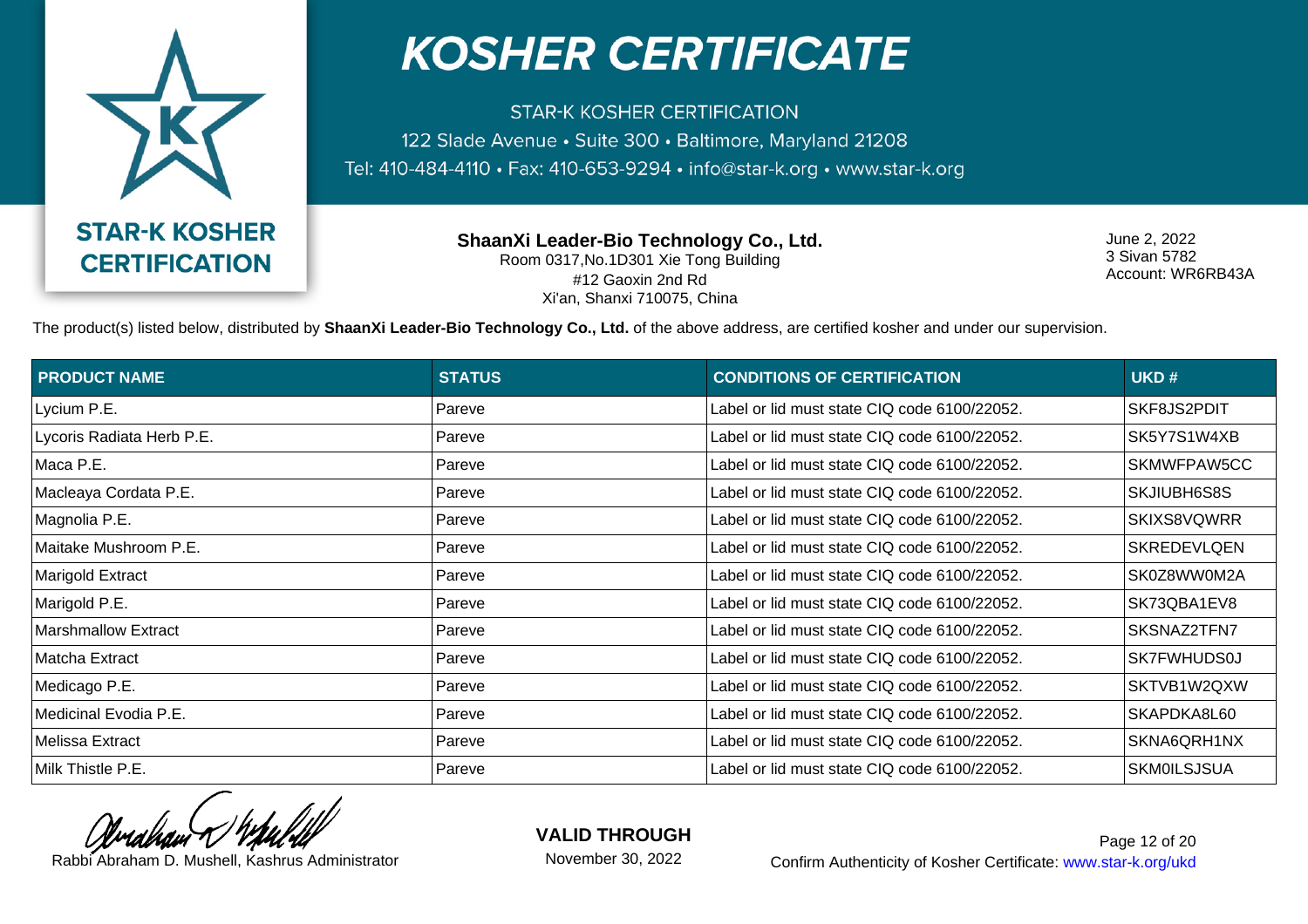

**STAR-K KOSHER CERTIFICATION** 122 Slade Avenue · Suite 300 · Baltimore, Maryland 21208 Tel: 410-484-4110 · Fax: 410-653-9294 · info@star-k.org · www.star-k.org

> **ShaanXi Leader-Bio Technology Co., Ltd.** Room 0317,No.1D301 Xie Tong Building #12 Gaoxin 2nd Rd Xi'an, Shanxi 710075, China

June 2, 2022 3 Sivan 5782 Account: WR6RB43A

The product(s) listed below, distributed by **ShaanXi Leader-Bio Technology Co., Ltd.** of the above address, are certified kosher and under our supervision.

| <b>PRODUCT NAME</b>       | <b>STATUS</b> | <b>CONDITIONS OF CERTIFICATION</b>           | UKD#        |
|---------------------------|---------------|----------------------------------------------|-------------|
| Motherwort P.E.           | Pareve        | Label or lid must state CIQ code 6100/22052. | SK701GJE5E8 |
| Moutan Black P.E.         | Pareve        | Label or lid must state CIQ code 6100/22052. | SK4XEX5WMDZ |
| Mucuna P.E.               | Pareve        | Label or lid must state CIQ code 6100/22052. | SKLDD28HED6 |
| Mulberry Leaf P.E.        | Pareve        | Label or lid must state CIQ code 6100/22052. | SKMY532Q8MG |
| Mulberry P.E.             | Pareve        | Label or lid must state CIQ code 6100/22052. | SK7G02TMI60 |
| Mustard Seed P.E.         | Pareve        | Label or lid must state CIQ code 6100/22052. | SKTY3W7PTFQ |
| Nettle P.E.               | Pareve        | Label or lid must state CIQ code 6100/22052. | SK5F0TCGGSP |
| Notoginseng Extract       | Pareve        | Label or lid must state CIQ code 6100/22052. | SKCA3XYSQN6 |
| Notopterygium Root P.E.   | Pareve        | Label or lid must state CIQ code 6100/22052. | SK8TT0UCRVN |
| Nuphar Pumilum Root P.E.  | Pareve        | Label or lid must state CIQ code 6100/22052. | SKC0ZRJW8CH |
| Oat Straw P.E.            | Pareve        | Label or lid must state CIQ code 6100/22052. | SKPPEUVA6G5 |
| Ocimum Sanctum P.E.       | Pareve        | Label or lid must state CIQ code 6100/22052. | SK54ALFUSUV |
| <b>Olive Leaf Extract</b> | Pareve        | Label or lid must state CIQ code 6100/22052. | SK6FUYCR2E1 |
| Oolong Tea P.E.           | Pareve        | Label or lid must state CIQ code 6100/22052. | SKZUZGYVKA8 |

**VALID THROUGH**

November 30, 2022

Rabbi Abraham D. Mushell, Kashrus Administrator **Confirm Authenticity of Kosher Certificate:** www.star-k.org/ukd Page 13 of 20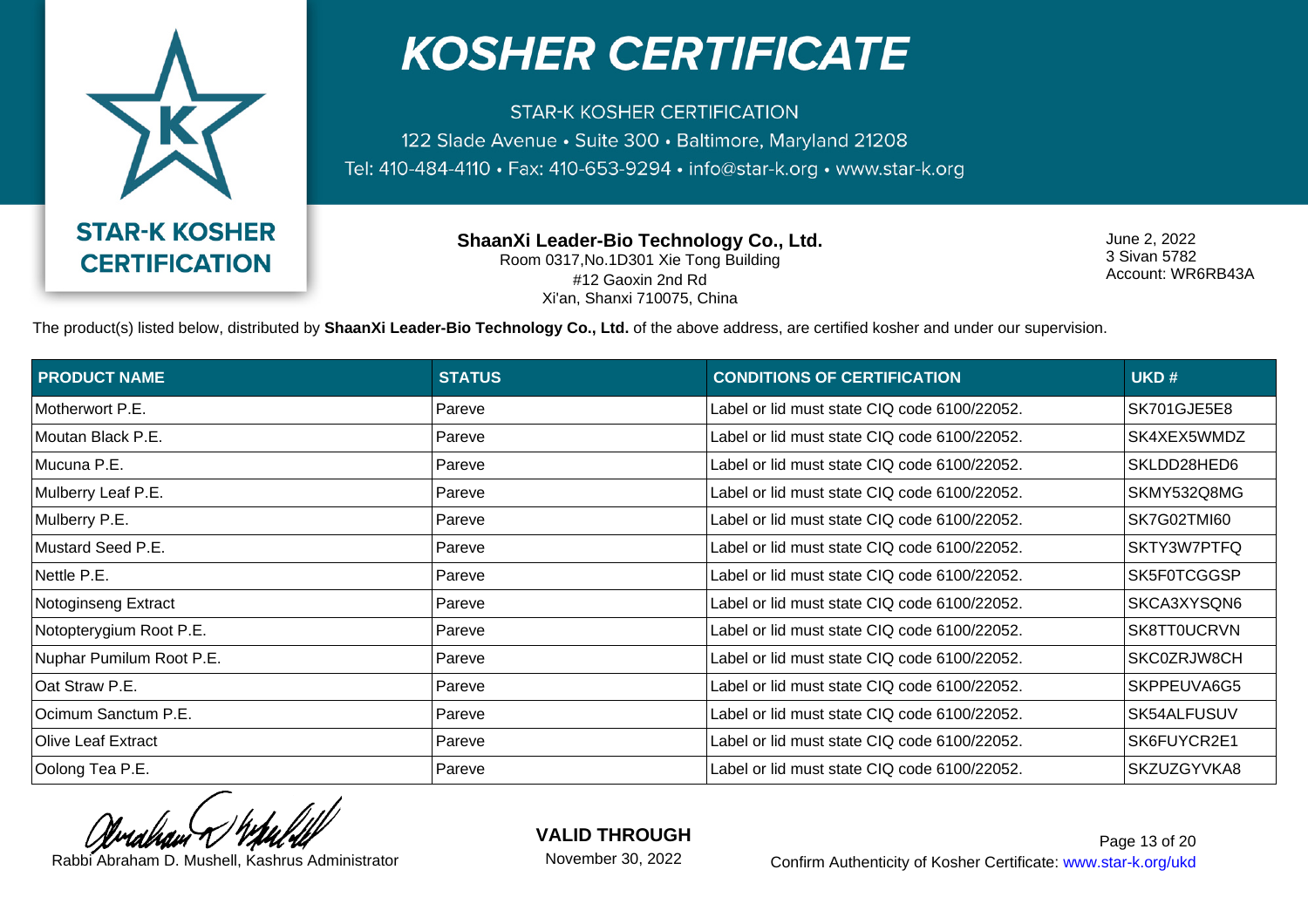

**STAR-K KOSHER CERTIFICATION** 122 Slade Avenue · Suite 300 · Baltimore, Maryland 21208 Tel: 410-484-4110 · Fax: 410-653-9294 · info@star-k.org · www.star-k.org

> **ShaanXi Leader-Bio Technology Co., Ltd.** Room 0317,No.1D301 Xie Tong Building #12 Gaoxin 2nd Rd Xi'an, Shanxi 710075, China

June 2, 2022 3 Sivan 5782 Account: WR6RB43A

The product(s) listed below, distributed by **ShaanXi Leader-Bio Technology Co., Ltd.** of the above address, are certified kosher and under our supervision.

| <b>PRODUCT NAME</b>            | <b>STATUS</b> | <b>CONDITIONS OF CERTIFICATION</b>           | UKD#               |
|--------------------------------|---------------|----------------------------------------------|--------------------|
| Ophiopogonis P.E.              | Pareve        | Label or lid must state CIQ code 6100/22052. | SK1N7T2NFUZ        |
| Paeonia Lactiflora Pall P.E.   | Pareve        | Label or lid must state CIQ code 6100/22052. | SKM0VF8ZBC6        |
| Paeonia Suffruticosa Extract   | Pareve        | Label or lid must state CIQ code 6100/22052. | SKW0LX1QIHV        |
| Papaya Extract                 | Pareve        | Label or lid must state CIQ code 6100/22052. | <b>SKGYGPAEUZF</b> |
| Papaya Fruit Extract           | Pareve        | Label or lid must state CIQ code 6100/22052. | <b>SKWMLGSR0PM</b> |
| Papaya Seed Extract            | Pareve        | Label or lid must state CIQ code 6100/22052. | <b>SKFTUAFWXXJ</b> |
| Passion Flower P.E.            | Pareve        | Label or lid must state CIQ code 6100/22052. | SKWDWSJV184        |
| Pawpaw Extract                 | Pareve        | Label or lid must state CIQ code 6100/22052. | SKT7ZQUIUNY        |
| Pepper Extract                 | Pareve        | Label or lid must state CIQ code 6100/22052. | SKVQI46LCCX        |
| Peppermint P.E.                | Pareve        | Label or lid must state CIQ code 6100/22052. | SKBGTT0M47V        |
| Periwinkle P.E.                | Pareve        | Label or lid must state CIQ code 6100/22052. | <b>SKSEDZPSVGQ</b> |
| Persimmon Leaf P.E.            | Pareve        | Label or lid must state CIQ code 6100/22052. | SKXZ8LP16CG        |
| Phellodendron Amurense Extract | Pareve        | Label or lid must state CIQ code 6100/22052. | SKA1GKPH602        |
| Phyllanthus Emblica P.E.       | Pareve        | Label or lid must state CIQ code 6100/22052. | SKL8HMVVWBI        |

**VALID THROUGH**

November 30, 2022

Rabbi Abraham D. Mushell, Kashrus Administrator **Confirm Authenticity of Kosher Certificate:** www.star-k.org/ukd Page 14 of 20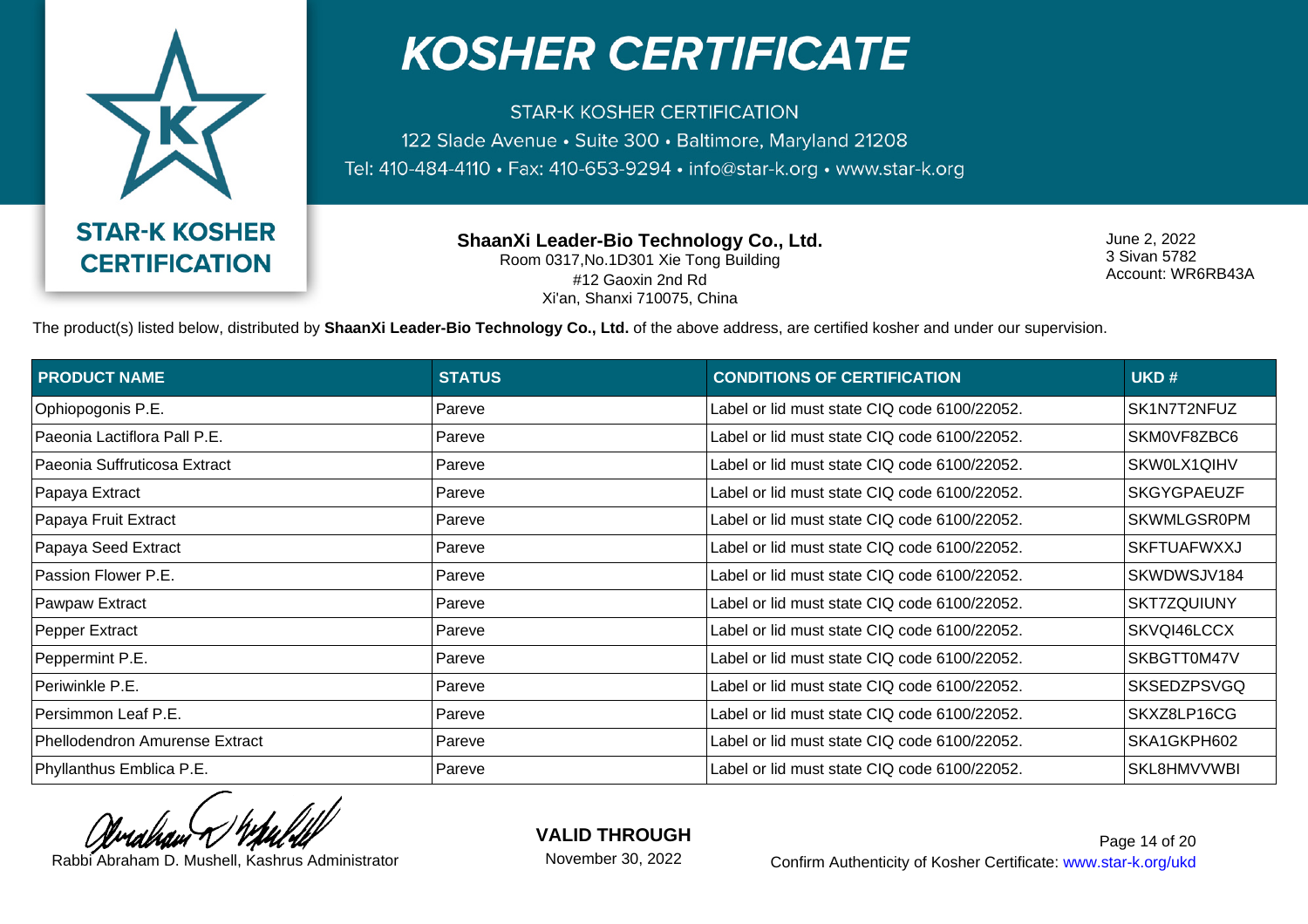

**STAR-K KOSHER CERTIFICATION** 122 Slade Avenue · Suite 300 · Baltimore, Maryland 21208 Tel: 410-484-4110 · Fax: 410-653-9294 · info@star-k.org · www.star-k.org

> **ShaanXi Leader-Bio Technology Co., Ltd.** Room 0317,No.1D301 Xie Tong Building #12 Gaoxin 2nd Rd Xi'an, Shanxi 710075, China

June 2, 2022 3 Sivan 5782 Account: WR6RB43A

The product(s) listed below, distributed by **ShaanXi Leader-Bio Technology Co., Ltd.** of the above address, are certified kosher and under our supervision.

| <b>PRODUCT NAME</b>         | <b>STATUS</b> | <b>CONDITIONS OF CERTIFICATION</b>           | UKD#               |
|-----------------------------|---------------|----------------------------------------------|--------------------|
| Pine Bark P.E.              | Pareve        | Label or lid must state CIQ code 6100/22052. | SKV4BZIZ5PM        |
| Pinelliae P.E.              | Pareve        | Label or lid must state CIQ code 6100/22052. | SKYY01VXG3G        |
| Piper Nigrum P.E.           | Pareve        | Label or lid must state CIQ code 6100/22052. | SKPHZ52XZJH        |
| Plantago Herb P.E.          | Pareve        | Label or lid must state CIQ code 6100/22052. | <b>SKIKEMYMSLH</b> |
| Plantago Seed P.E.          | Pareve        | Label or lid must state CIQ code 6100/22052. | SKFKSRP83IB        |
| Polygonum Cuspidatum P.E.   | Pareve        | Label or lid must state CIQ code 6100/22052. | SKBTMTF0PH3        |
| Pomegranate P.E.            | Pareve        | Label or lid must state CIQ code 6100/22052. | SKSZCM87SXE        |
| Poncirus P.E.               | Pareve        | Label or lid must state CIQ code 6100/22052. | <b>SKHKAMJJQAT</b> |
| Poria Cocos P.E.            | Pareve        | Label or lid must state CIQ code 6100/22052. | SKX620BTWXZ        |
| Puerariae P.E.              | Pareve        | Label or lid must state CIQ code 6100/22052. | SK3YEM7QT8W        |
| Pumpkin Seed P.E.           | Pareve        | Label or lid must state CIQ code 6100/22052. | <b>SKE1KU813W7</b> |
| Purple Rice P.E.            | Pareve        | Label or lid must state CIQ code 6100/22052. | <b>SKAYJDCFH0J</b> |
| Rabdosia Japonica Hara P.E. | Pareve        | Label or lid must state CIQ code 6100/22052. | SKB1YS0KHY7        |
| Radix Platycodi P.E.        | Pareve        | Label or lid must state CIQ code 6100/22052. | SKA3MU3JWLI        |

**VALID THROUGH**

November 30, 2022

Rabbi Abraham D. Mushell, Kashrus Administrator **Confirm Authenticity of Kosher Certificate:** www.star-k.org/ukd Page 15 of 20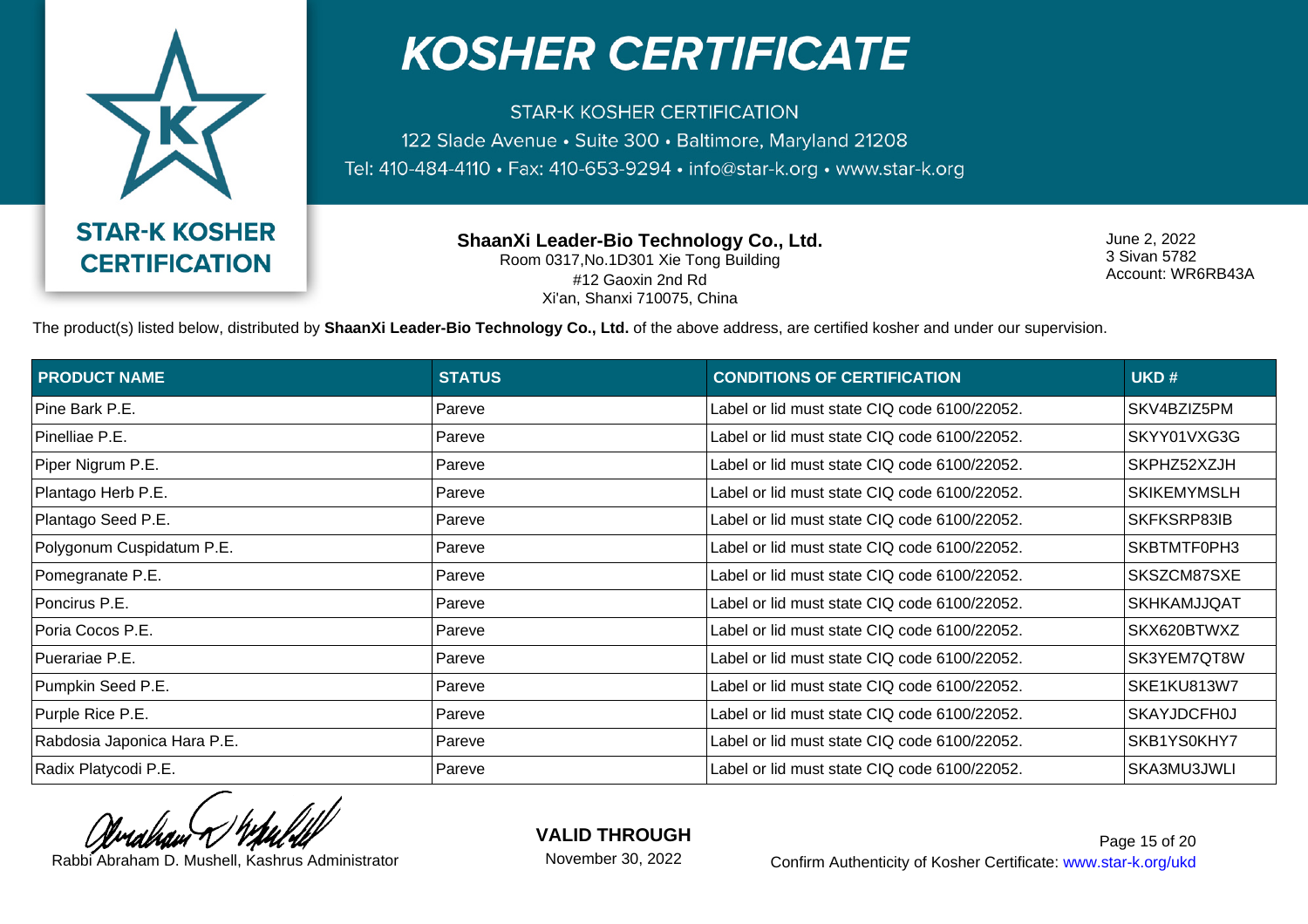

**STAR-K KOSHER CERTIFICATION** 122 Slade Avenue · Suite 300 · Baltimore, Maryland 21208 Tel: 410-484-4110 · Fax: 410-653-9294 · info@star-k.org · www.star-k.org

> **ShaanXi Leader-Bio Technology Co., Ltd.** Room 0317,No.1D301 Xie Tong Building #12 Gaoxin 2nd Rd Xi'an, Shanxi 710075, China

June 2, 2022 3 Sivan 5782 Account: WR6RB43A

The product(s) listed below, distributed by **ShaanXi Leader-Bio Technology Co., Ltd.** of the above address, are certified kosher and under our supervision.

| <b>PRODUCT NAME</b>              | <b>STATUS</b> | <b>CONDITIONS OF CERTIFICATION</b>           | UKD#               |
|----------------------------------|---------------|----------------------------------------------|--------------------|
| Radix Stemonae P.E.              | Pareve        | Label or lid must state CIQ code 6100/22052. | SKHD7A5NVV8        |
| Raspberry P.E.                   | Pareve        | Label or lid must state CIQ code 6100/22052. | SKQZV7FGFRG        |
| Rauwolfia Serpentina P.E.        | Pareve        | Label or lid must state CIQ code 6100/22052. | SK7VB8LK231        |
| Red Clover P.E.                  | Pareve        | Label or lid must state CIQ code 6100/22052. | SKUQ3AQ05AW        |
| Red Peony P.E.                   | Pareve        | Label or lid must state CIQ code 6100/22052. | SKKA5J6EL17        |
| Red Rice Yeast Extract           | Pareve        | Label or lid must state CIQ code 6100/22052. | <b>SKMBYGNLCYZ</b> |
| Rehmannia P.E.                   | Pareve        | Label or lid must state CIQ code 6100/22052. | SKHH1XHCWAF        |
| Reishi Mushroom P.E.             | Pareve        | Label or lid must state CIQ code 6100/22052. | SKEQJ3CFT4Q        |
| Resveratrol                      | Pareve        | Label or lid must state CIQ code 6100/22052. | SKKYY5XULQ1        |
| Rhaponticum Carthamoides Extract | Pareve        | Label or lid must state CIQ code 6100/22052. | SKCNBS60BY1        |
| Rhizoma Cibotii P.E.             | Pareve        | Label or lid must state CIQ code 6100/22052. | SK4W22W67HL        |
| Rhizoma Dryaria P.E.             | Pareve        | Label or lid must state CIQ code 6100/22052. | SKXS8SWT51A        |
| Rhodiola Rosea P.E.              | Pareve        | Label or lid must state CIQ code 6100/22052. | SKAKTHL1KTV        |
| Rosehips P.E.                    | Pareve        | Label or lid must state CIQ code 6100/22052. | SKDWSS1MMXH        |

**VALID THROUGH**

November 30, 2022

Rabbi Abraham D. Mushell, Kashrus Administrator **Confirm Authenticity of Kosher Certificate:** www.star-k.org/ukd Page 16 of 20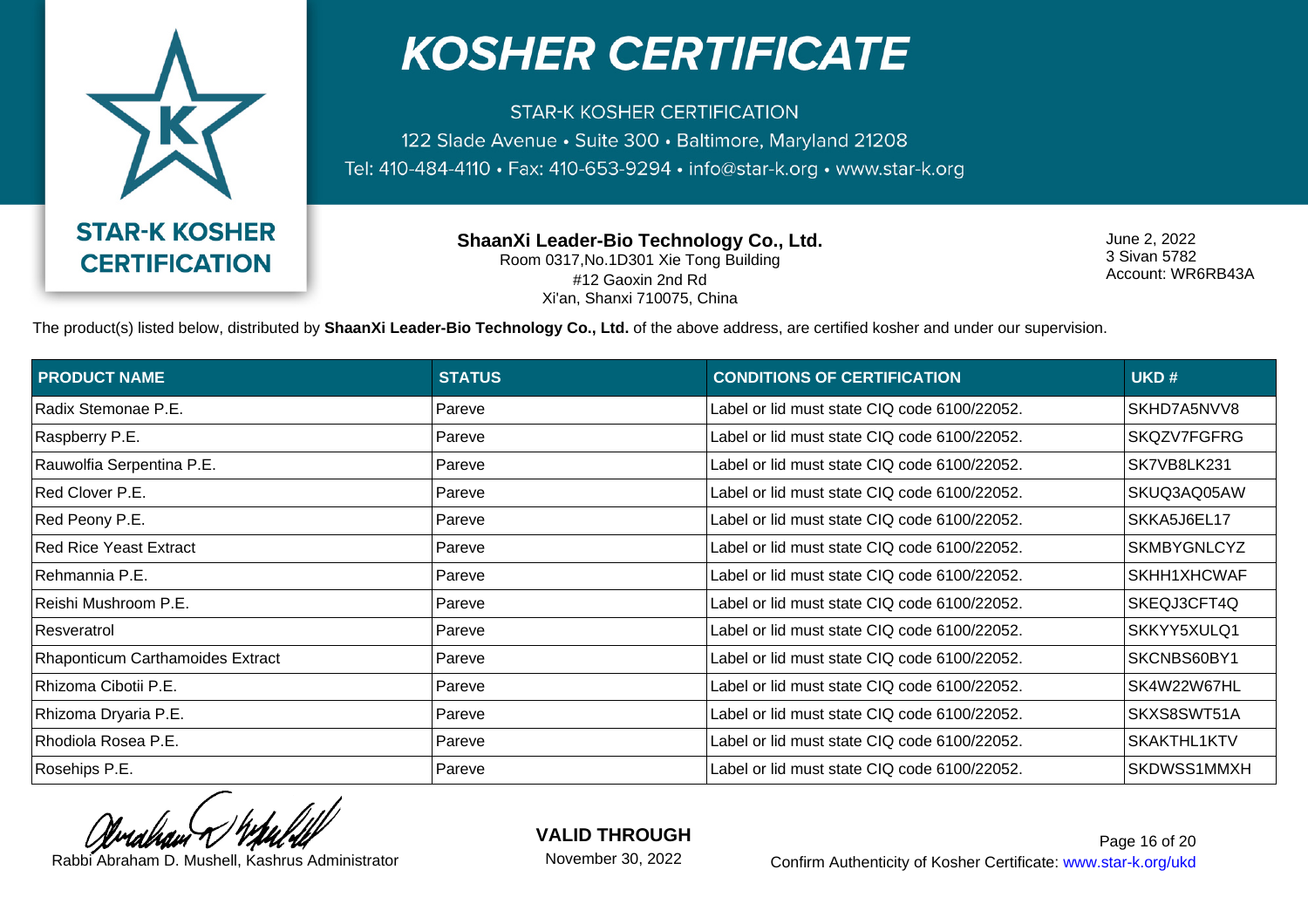

**STAR-K KOSHER CERTIFICATION** 122 Slade Avenue · Suite 300 · Baltimore, Maryland 21208 Tel: 410-484-4110 · Fax: 410-653-9294 · info@star-k.org · www.star-k.org

> **ShaanXi Leader-Bio Technology Co., Ltd.** Room 0317,No.1D301 Xie Tong Building #12 Gaoxin 2nd Rd Xi'an, Shanxi 710075, China

June 2, 2022 3 Sivan 5782 Account: WR6RB43A

The product(s) listed below, distributed by **ShaanXi Leader-Bio Technology Co., Ltd.** of the above address, are certified kosher and under our supervision.

| <b>PRODUCT NAME</b>                 | <b>STATUS</b> | <b>CONDITIONS OF CERTIFICATION</b>           | UKD#               |
|-------------------------------------|---------------|----------------------------------------------|--------------------|
| Rosemary Herb P.E.                  | Pareve        | Label or lid must state CIQ code 6100/22052. | SKXRB16QHY6        |
| Salvia Root P.E.                    | Pareve        | Label or lid must state CIQ code 6100/22052. | SK1U1SWF0BM        |
| Sarsaparilla Root P.E.              | Pareve        | Label or lid must state CIQ code 6100/22052. | SKHXKBSCK3U        |
| Saw Palmetto Berry                  | Pareve        | Label or lid must state CIQ code 6100/22052. | SK2FZVE7LHJ        |
| Saw Palmetto Extract                | Pareve        | Label or lid must state CIQ code 6100/22052. | SK7IMD8W3S8        |
| Schisandra Berry P.E.               | Pareve        | Label or lid must state CIQ code 6100/22052. | SK3VAM108FA        |
| Schultellaria Root P.E.             | Pareve        | Label or lid must state CIQ code 6100/22052. | SK5W88QD4PS        |
| Scutellaria Baicalensis Grorgi P.E. | Pareve        | Label or lid must state CIQ code 6100/22052. | SKGGP2GN511        |
| Semen Coiois P.E.                   | Pareve        | Label or lid must state CIQ code 6100/22052. | <b>SKADXXGACQI</b> |
| Semen Cuscutae P.E.                 | Pareve        | Label or lid must state CIQ code 6100/22052. | SKUQM8V87PU        |
| Senna Leaf P.E.                     | Pareve        | Label or lid must state CIQ code 6100/22052. | SKJ82JIUEXK        |
| Serenoa Repens Fruit Extract        | Pareve        | Label or lid must state CIQ code 6100/22052. | SKUBPVRA88B        |
| Sesame Seed P.E.                    | Pareve        | Label or lid must state CIQ code 6100/22052. | SKLHQ7583J7        |
| Shiitake Mushroom P.E.              | Pareve        | Label or lid must state CIQ code 6100/22052. | SKFHUP302V1        |

**VALID THROUGH**

November 30, 2022

Rabbi Abraham D. Mushell, Kashrus Administrator **Confirm Authenticity of Kosher Certificate:** www.star-k.org/ukd Page 17 of 20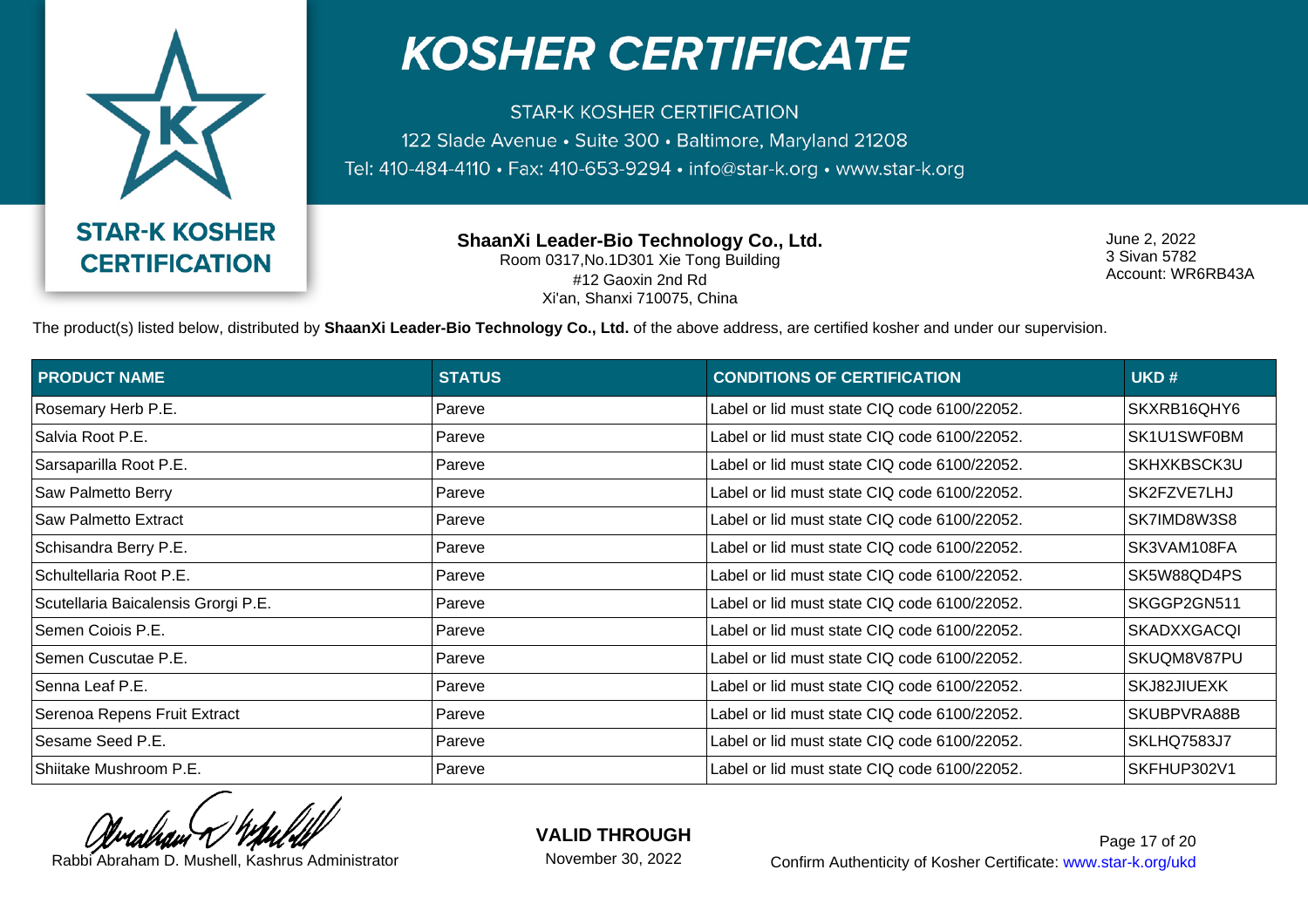

**STAR-K KOSHER CERTIFICATION** 122 Slade Avenue · Suite 300 · Baltimore, Maryland 21208 Tel: 410-484-4110 · Fax: 410-653-9294 · info@star-k.org · www.star-k.org

> **ShaanXi Leader-Bio Technology Co., Ltd.** Room 0317,No.1D301 Xie Tong Building #12 Gaoxin 2nd Rd Xi'an, Shanxi 710075, China

June 2, 2022 3 Sivan 5782 Account: WR6RB43A

The product(s) listed below, distributed by **ShaanXi Leader-Bio Technology Co., Ltd.** of the above address, are certified kosher and under our supervision.

| <b>PRODUCT NAME</b>               | <b>STATUS</b> | <b>CONDITIONS OF CERTIFICATION</b>           | UKD#               |
|-----------------------------------|---------------|----------------------------------------------|--------------------|
| Shiitake Mushroom P.E.            | Pareve        | Label or lid must state CIQ code 6100/22052. | SK8Z4DTTYSP        |
| Siberian Ginseng P.E.             | Pareve        | Label or lid must state CIQ code 6100/22052. | SK288M8W7WH        |
| Siberian Milkwort                 | Pareve        | Label or lid must state CIQ code 6100/22052. | SKEKD2P8V7P        |
| Siler P.E.                        | Pareve        | Label or lid must state CIQ code 6100/22052. | SK0EGY14HAI        |
| Soybean Extract                   | Pareve        | Label or lid must state CIQ code 6100/22052. | <b>SKGHX6JMUBK</b> |
| Soybean P.E.                      | Pareve        | Label or lid must state CIQ code 6100/22052. | SK81H7RHSXJ        |
| Spirulina Extract                 | Pareve        | Label or lid must state CIQ code 6100/22052. | SKXGK4RVD7N        |
| St. John's Wort P.E.              | Pareve        | Label or lid must state CIQ code 6100/22052. | SKIEGDE8M0N        |
| Stephania Cepharantha Hayata P.E. | Pareve        | Label or lid must state CIQ code 6100/22052. | <b>SKTHBZHNYWF</b> |
| Stevia P.E.                       | Pareve        | Label or lid must state CIQ code 6100/22052. | SKH2W7FEUU2        |
| Sunflower P.E.                    | Pareve        | Label or lid must state CIQ code 6100/22052. | SK7K0C3K8L6        |
| Szechwan Lovage Extract           | Pareve        | Label or lid must state CIQ code 6100/22052. | SKD4XHUZ37Q        |
| Teasel Root P.E.                  | Pareve        | Label or lid must state CIQ code 6100/22052. | SKH676G4P4F        |
| Terminalia Bellerica P.E.         | Pareve        | Label or lid must state CIQ code 6100/22052. | SK1J7CSUFPQ        |

**VALID THROUGH**

November 30, 2022

Rabbi Abraham D. Mushell, Kashrus Administrator **Confirm Authenticity of Kosher Certificate:** www.star-k.org/ukd Page 18 of 20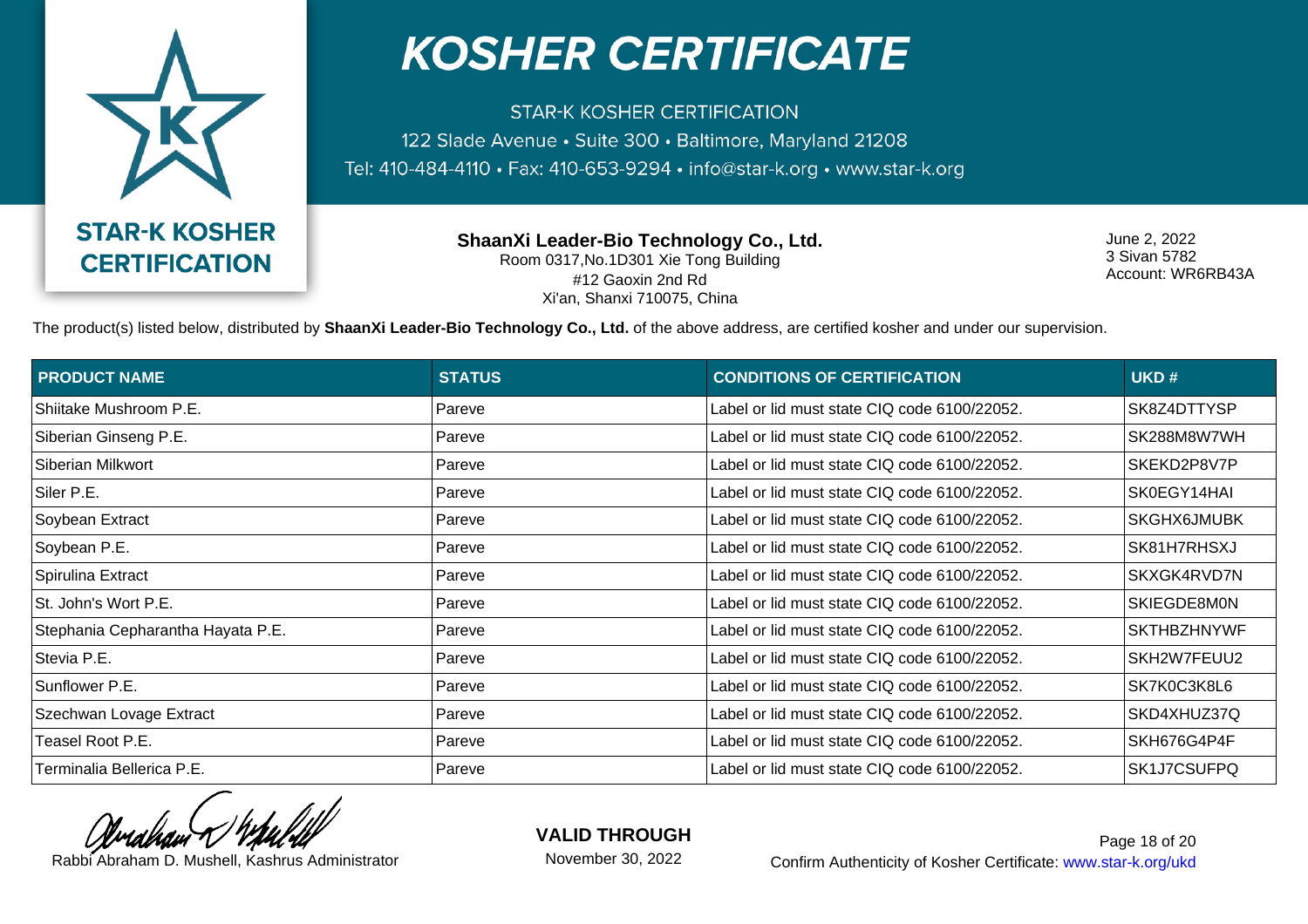

**STAR-K KOSHER CERTIFICATION** 122 Slade Avenue · Suite 300 · Baltimore, Maryland 21208 Tel: 410-484-4110 · Fax: 410-653-9294 · info@star-k.org · www.star-k.org

> **ShaanXi Leader-Bio Technology Co., Ltd.** Room 0317,No.1D301 Xie Tong Building #12 Gaoxin 2nd Rd Xi'an, Shanxi 710075, China

June 2, 2022 3 Sivan 5782 Account: WR6RB43A

The product(s) listed below, distributed by **ShaanXi Leader-Bio Technology Co., Ltd.** of the above address, are certified kosher and under our supervision.

| <b>PRODUCT NAME</b>            | <b>STATUS</b> | <b>CONDITIONS OF CERTIFICATION</b>           | UKD#        |
|--------------------------------|---------------|----------------------------------------------|-------------|
| Terminalia Chebula P.E.        | Pareve        | Label or lid must state CIQ code 6100/22052. | SKXRNZ05RU0 |
| Theaflavin 6%                  | Pareve        | Label or lid must state CIQ code 6100/22052. | SKS8H5EHXMW |
| Theanine 6%                    | Pareve        | Label or lid must state CIQ code 6100/22052. | SK4AE5X7FHC |
| Tomato Extract                 | Pareve        | Label or lid must state CIQ code 6100/22052. | SK7BLDBEJGR |
| Tongkat Ali Extract            | Pareve        | Label or lid must state CIQ code 6100/22052. | SKBSGCQVD64 |
| Tribulus Terrestris P.E.       | Pareve        | Label or lid must state CIQ code 6100/22052. | SK64E0NF7KN |
| Turmeric Root P.E.             | Pareve        | Label or lid must state CIQ code 6100/22052. | SKK13PUT2SS |
| Uniflower Swisscentaury P.E.   | Pareve        | Label or lid must state CIQ code 6100/22052. | SKPN7CV70V4 |
| Uva Ursi Leaf (Xiong Guo) P.E. | Pareve        | Label or lid must state CIQ code 6100/22052. | SKQ1US20CHL |
| Valerian Root P.E.             | Pareve        | Label or lid must state CIQ code 6100/22052. | SK6HXGFZ07P |
| Vitex/Chasteberry P.E.         | Pareve        | Label or lid must state CIQ code 6100/22052. | SKWW6WI6DXS |
| <b>Wakame Extract</b>          | Pareve        | Label or lid must state CIQ code 6100/22052. | SK64IGA1KRT |
| Wheat Grass P.E.               | Pareve        | Label or lid must state CIQ code 6100/22052. | SK228DLMH5J |
| White Atractrylodes P.E.       | Pareve        | Label or lid must state CIQ code 6100/22052. | SK3IIHLWTD8 |

**VALID THROUGH**

November 30, 2022

Rabbi Abraham D. Mushell, Kashrus Administrator **Confirm Authenticity of Kosher Certificate:** www.star-k.org/ukd Page 19 of 20